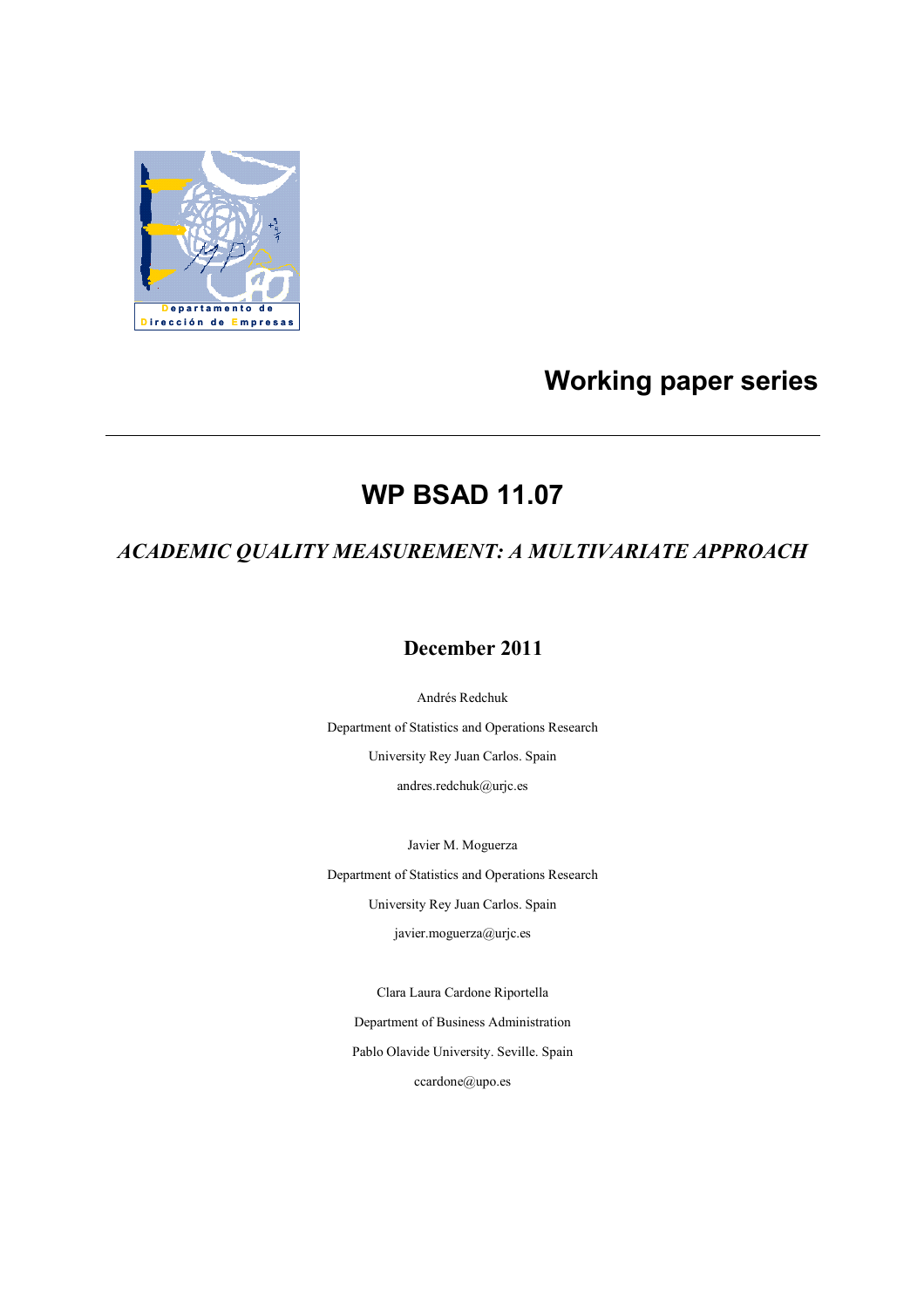



### **DEPARTMENT OF BUSINESS ADMINISTRATION**

### *ACADEMIC QUALITY MEASUREMENT: A MULTIVARIATE APPROACH*

### **December 2011**

Andrés Redchuk Department of Statistics and Operations Research University Rey Juan Carlos. Spain andres.redchuk@urjc.es

Javier M. Moguerza Department of Statistics and Operations Research University Rey Juan Carlos. Spain javier.moguerza@urjc.es

Clara Laura Cardone Riportella Department of Business Administration Pablo Olavide University. Seville. Spain ccardone@upo.es

#### **Abstract**

This paper applies a new quality measurement methodology to measure the quality of the postgraduate courses. The methodology we propose is the Academic Quality Measurement (AQM). The model is applied to several simulated data sets where we know the true value of the parameters of the model. A nonparametric model, based in Nearest Neighbours combined with Restricted Least Squared methods, is developed in which students evaluate the overall academic programme quality and a set of dimensions or attributes that determine this quality. The database comes from a Spanish Public University post graduate programme. Among the most important conclusion we say the methodology presented in this work has the following advantages: Knowledge of the attribute weights allow the ordering of the attributes according to their relative importance to the student, showing the key factors for improving quality. Student weights can be related to student characteristics to make market segmentation directly linked to quality objectives. The relative strengths and weaknesses of the service (high educations) can be determined by comparing the mean value of the attributes of the service to the values of other companies (Benchmark process or SWOT analysis).

*Keywords*: Quality Measurement, Postgraduate Programme, Nonparametric Model.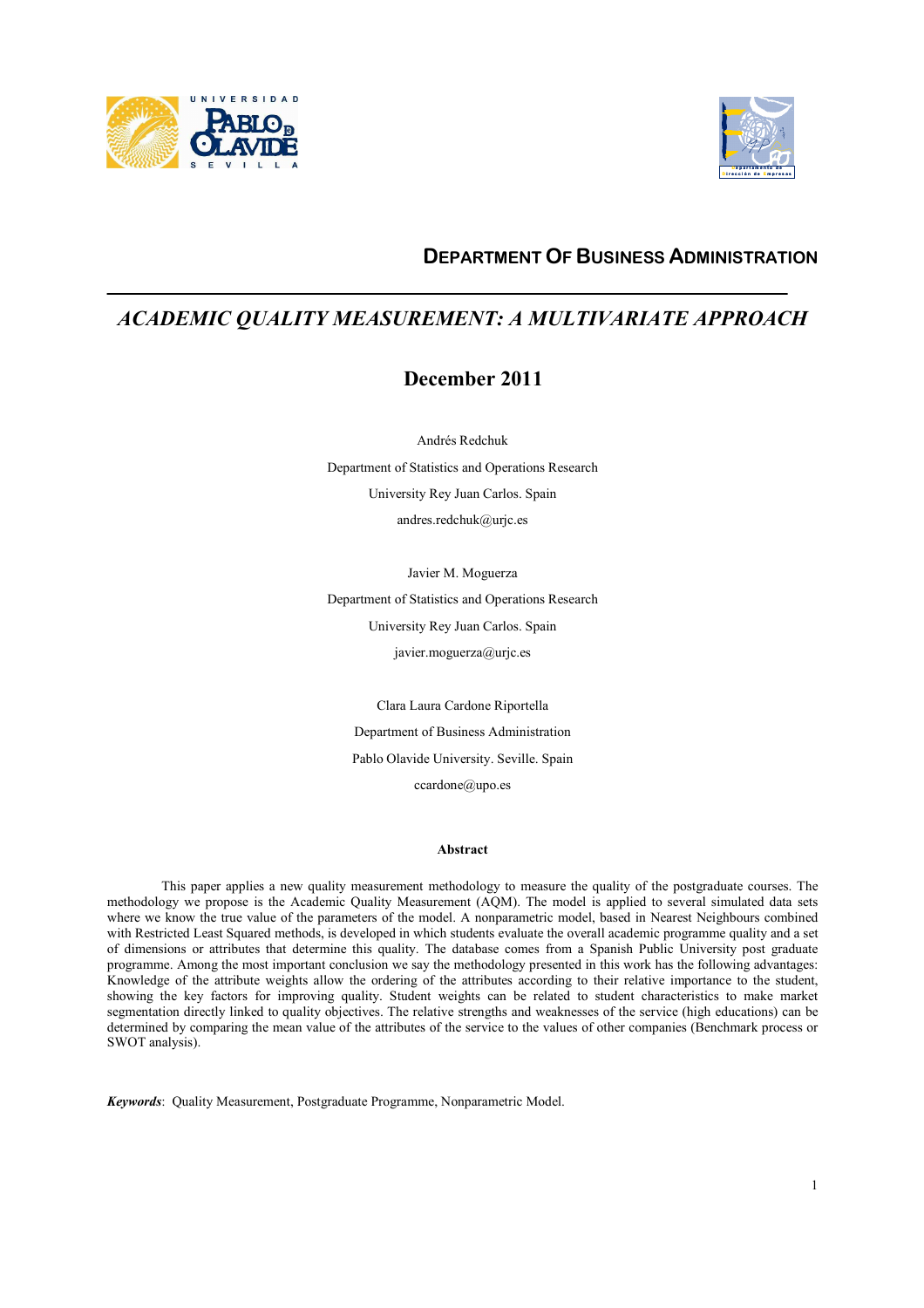



### *ACADEMIC QUALITY MEASUREMENT: A MULTIVARIATE APPROACH*

### **1. Introduction**

Quality service has come to be recognized a strategic tool for attaining operational efficiency and improved business performance (Hendrick et al, 2001; Seth, Deshmukh and Vrat, 2005). Several authors have discussed the importance of quality to service firms (Cook Goh and Chung, 1999; Normann, 1984; Horovitz, 2001; Parasuraman, 2002) and have demonstrated its strong relationship with profits, increased market share, return on investment (ROI), customer satisfaction, and future purchase intentions (Anderson, Fornell and Lehmann 1994; Boulding et al., 1993; Buzzell and Gale, 1987; Rust and Oliver, 1994; Llusar et al, 2001). One direct conclusion of these studies is those firms with superior quality outperform those marketing inferior quality (Zemke, 1999; Gustafsson et al, 2003; ASCI, 2008).

The assessments of the higher education, as an important service from the point of view of the governments and citizens and since there resource's shortages, gain importance. Higher education is passing through a period of re-organization and re-establishment of new principles. According to Bologna Accord the *European Higher Education Area* (EHEA) was created "by making academic degree standards and quality assurance standards more comparable and compatible throughout Europe" and the publication of *Tuning Educational Structures in Europe*. In Spain the *National Quality and Accreditation Evaluation Agency (ANECA*) have developed different ways to improve the quality of the education.

As we can see, both at European and National levels, the issue of educational services quality is brought forward, taking into consideration the fact that universities are approached as socio-economical entities which objective is the survival in a competitive environment Quality tools become a good option in this situation.

The attention being devoted to the measurement and evaluation of the quality of postgraduate programs, particularly of Masters programs, and of students' satisfaction with these programs, is quite a new fact [Dubas, Ghani and Strong, 1998; Marks, 2001; Martin and Bray, 1997; Colbert, Levary and Shaner, 2000]. As both generic Masters Programs and more specialized programs grow as a proportion of such programs in the education market, it has become increasingly important that they are evaluated for quality (Lado, Cardone and Rivera, 2003).

Masters programs must meet the demands of both students and the companies that employ graduates of the programs (stakeholders). Education and training are services provided to the student. Therefore, the success of a program will depend on a large extent to its market orientation and on the quality and degree of satisfaction experienced by the student. Marketing research on quality of service and customer satisfaction is especially useful in this context.

There are research studies that prove the applicability of:

- factor analysis techniques for analyzing the motivations of university students [Juric, Tood and Henry, 1997];
- cluster analysis to analyze student profiles [Stafford, 1994];
- multidimensional scales for evaluating performance in a faculty [Herche and Swenson, 1991];
- conjoint analysis to design the course offering [Dubas and Strong, 1993]; analyses of repositioning of universities and of their Masters programs [Goldgehn and Kane, 1997; Comm and LaBay, 1996].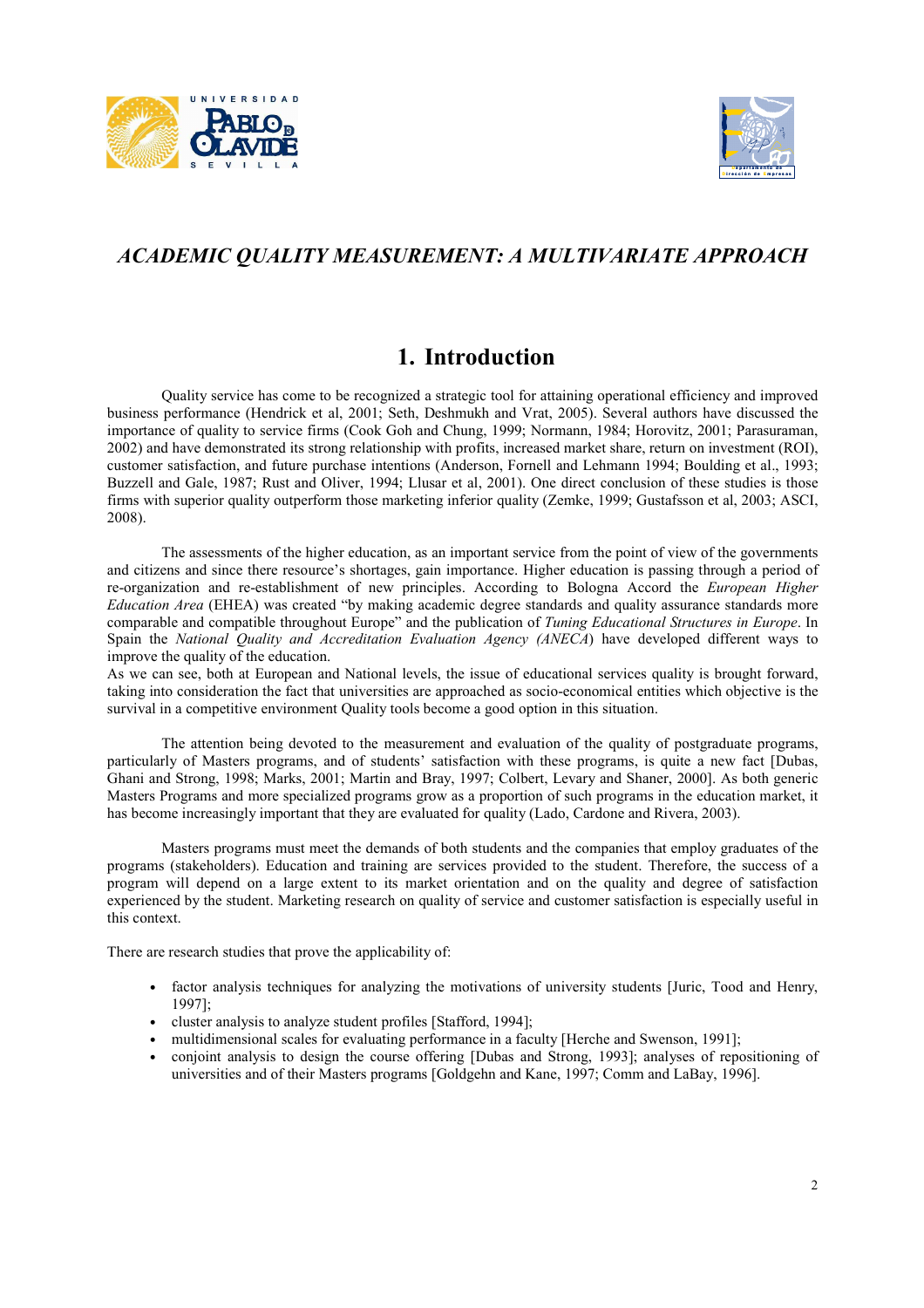



 A dominant trend in education is based on the idea that students and their potential employers may be treated as market segments with expectations that educators must strive to know and satisfactorily meet [Anderson, Summey and Summey, 1991; Kotler and Fox, 1997; Colbert, Levary and Shaner, 2000].

 The interest in quality in high education (basically in university) is not new (Peña 1997). In the last years, as a reflection of the growing importance of quality in the corporate world and in academic research, corporate and academic concepts and methods have been extended to the public sector and university education. Experimental programs to encourage quality in university teaching are being advocated in the European Union (EHEA), and in Spain the Ministry of Education and Science (ANECA) has promoted a program that is now in effect. According to Peña, these initiatives are based on the hypothesis that the perspective and methods of quality improvement in the business world are applicable to university teaching.

 Having defined above the concept of the student as customer in order to measure its qualities, we must now consider the concept of product/service in university education. According to the *European Foundation for Quality Management* (EFQM), the product is defined in terms of value added to the student's knowledge, skills and personal development. As with the corporation, the quality of the product is linked to the quality of the industry process. Therefore, assessing the quality of the product in teaching entails analyzing the quality of the educational processes and identifying its key elements. The quality of the faculty is a particularly important key factor in Barnett's (1992) proposed integrative model.

 Student satisfaction is generally measured by periodic surveys. While the use of surveys as instruments for measuring student evaluation of teaching has given rise to some controversy, [Simpson and Siguaw, 2000] shows they are systematically used by 98% of universities and 99% of business schools in the United States. These authors report that teachers have perceived certain weaknesses in the surveys and have developed different practices to influence these evaluations. Therefore, it is important to have and use complementary evaluative instruments. Authors such as Murphy (1999) propose independent evaluation. The institutions that use this method delegate the task of making unannounced observation visits to classes to another teacher at the same level.

 Despite the criticism levelled at the survey system, its utility as a measuring tool is widely recognized [Greenwald, 1997; McKeachie, 1997; Cashin and Downey 1992; Guolla, 1999]. A review of the most widely used questionnaires can be found in Guolla (1999). A revision of the literature on student evaluation of teachers can be found in Marsh (1987, 1993, 1994).

 This paper is organized as follows: Chapter 2 presents a methodology in which the weights are estimated from the observed relationship between the student's evaluations of overall quality and the evaluations of the attributes by a nonparametric procedure. Also, summarizes computer results and discusses the problems with previous approaches to estimate the weights in the quality service measurement. Chapter 3 describes the application of the methodology presented for measuring the quality of postgraduate education in a Spanish Public University. Finally, Chapter 4 presents the main conclusions and discusses avenues to future research.

### **1.1. Notation and Problem Definition**

 Suppose that we have a population of students. This population includes our current students, and it could also include future or potential students and former students. We assume that the size of the student's population, *N* , is large. Let us call  $Q_i$  to the perceived quality of a given service by the  $i_{TH}$  student from this population. The student compares his expectations towards a certain service with its perceived performance (see Parasuraman et al., 1988, 1991, 1994a, 1994b; Zeithaml et al., 1990). The judgment of quality is built up on the basis of this theoretical construct. Good service quality evaluation develops when perceptions exceed or are equal to expectations. Consequently, most approaches try to measure this gap directly (Liljander and Strandvik, 1993).

 On the other hand, the models explaining quality use the concept of importance (Hüttenrauch 1994, Behrens, Schneider and Weisberg 1978). The student determines all characteristics he expects the ideal service to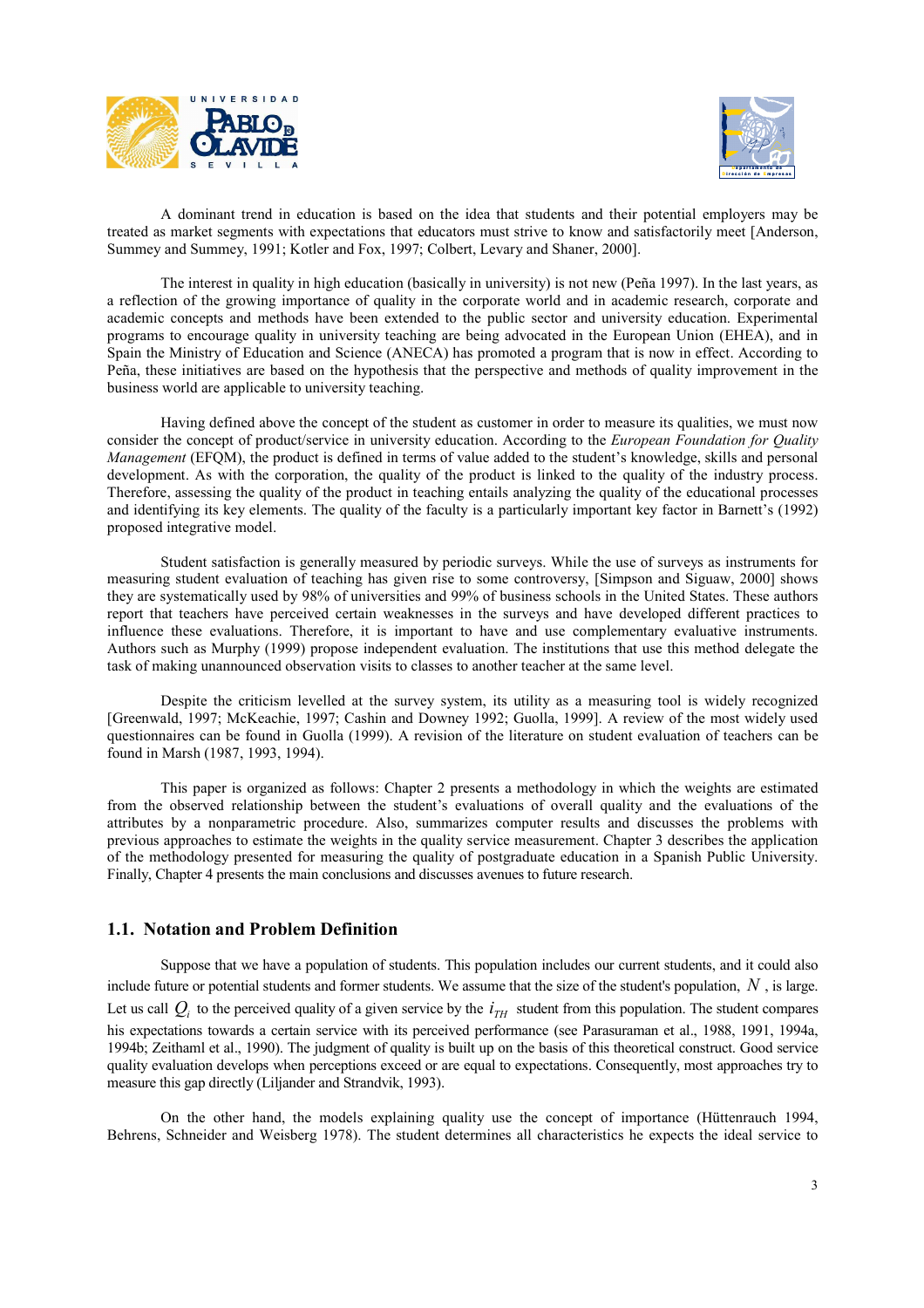



receive. Because not all of them are equally important, he weighs the importance of each. He builds his quality judgment on his perception of each characteristic multiplied with its specific significance. Summing up all evaluated criteria gives the total quality score (ISO 26362: 2009).

 In the literature, it is common to assume that student's evaluation will be a function of several attributes  $X_1, \ldots, X_k$  which determine the global evaluation of the service. Let us call  $X_{i1}, \ldots, X_{ik}$  to the evaluations of these attributes made by the  $i_{TH}$  student. Then,

$$
Q_i = f(X_{i1},...,X_{ik}).
$$
\n(1.1)

Notice, that  $f$  is common to all the students.

 A linear quality indicator (Behrens, Schneider and Weisberg 1978) assume that the function (1.1) can be approximated by

$$
Q_i = \sum_{j=1}^{k} w_j X_{ij},
$$
 (1.2)

where the coefficients  $w_j$  are weights, so that they must be positive and they must add up to one:

$$
w_j \ge 0 \qquad \forall j
$$
  

$$
\sum_{j=1}^k w_j = 1
$$
 (1.3)

These weights can be considered as measures of the relative importance of attribute  $X_j$  in determining the evaluation of the quality of the service for all the students.

In our approach, we design a specific quality function for each student and to calculate the importance that each student assigns to each quality attribute of the academic programme.

Thus, we define

$$
Q_i = f_i(X_{i1},...,X_{ik}),
$$
\n(1.4)

Notice, that  $f_i$  is specific for each student. This is the main and crucial difference with classical models

As a consequence, we can calculate a linear approximation of  $f_i$  given by

$$
Q_i = \sum_{j=1}^{k} w_{ij} X_{ij},
$$
 (1.5)

where the coefficients  $W_{ij}$  are specific and individual weights for each student, so:

$$
w_{ij} \ge 0 \qquad \forall i, \forall j
$$
\n
$$
\sum_{j=1}^{k} w_{ij} = 1 \quad \forall i
$$
\n
$$
(1.6)
$$

4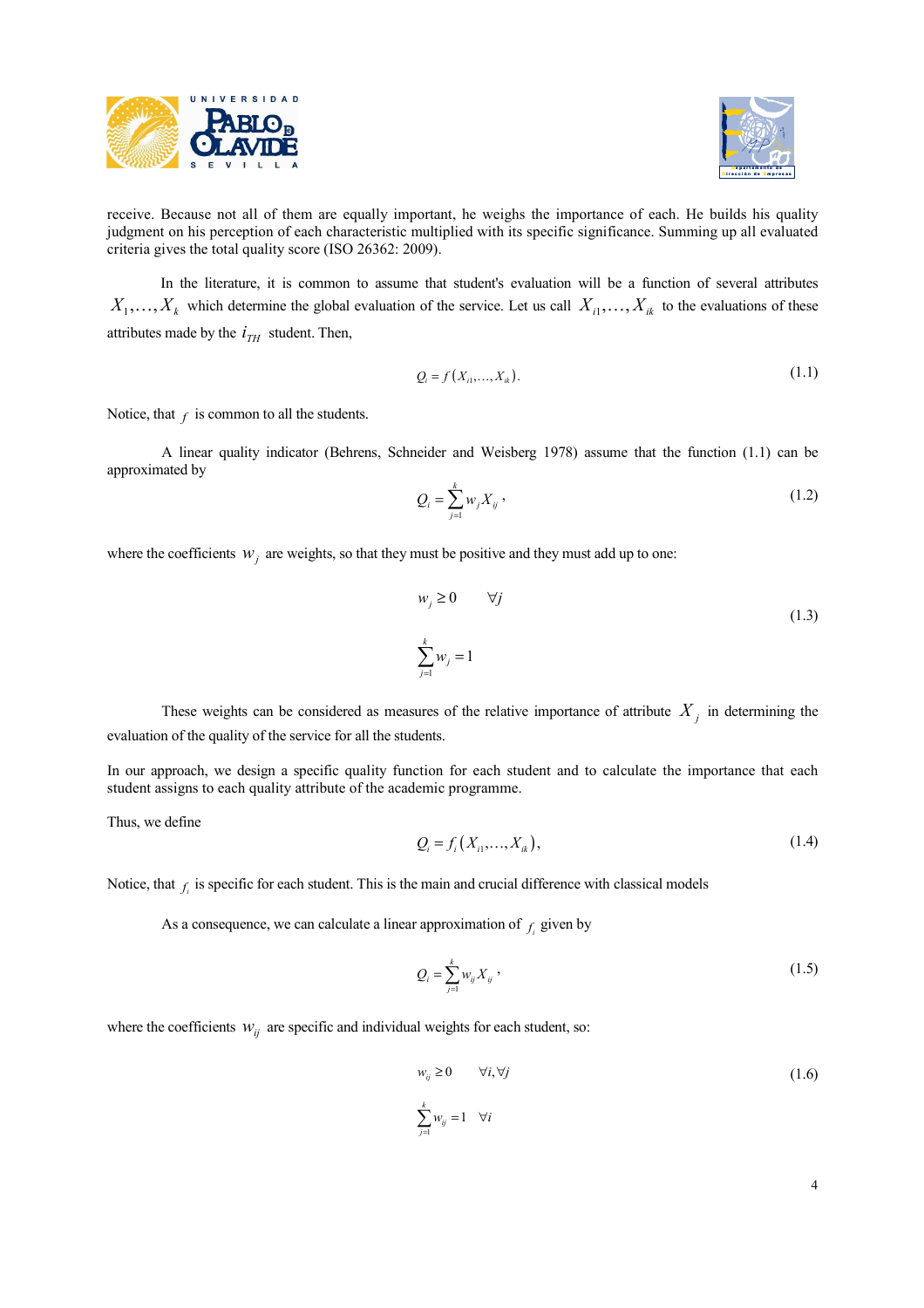



It is important to remark that, in the classical approach we had  $k$  weights, that is,  $w_1, \ldots, w_k$ . With our approach we have  $n \times k$ , that is,  $k$  weights per student.

 In this article, part of our effort is dedicated to present and develop a methodology to calculate the weights considering that different students may have different weights for the attributes.

### **1.2. Methods to Determine the Weights. Classical Tools**

 Several methods of measuring service quality have been developed and discussed over the last few years. Reviewing the service quality literature, most of these models work with expectations (see Parasuraman et al., 1988, 1991, 1994a, 1994b; Zeithaml, 1988).

 Expectations are already integrated in the evaluation of the perceptions. When a student judges a certain characteristic to be good, he/she expresses that it exceeds either his/her predictive or his/her service expectations. However, the student often has only a vague idea about the latter. For this reason, the measurement of expectation had been rejected. Instead, it is common to work with the perceptions and the importance of the attributes.

We assume a linear quality indicator from the function (1.6) and we assume that the weights  $W_{ij}$  used by the  $i_{TH}$  student for the  $j_{TH}$  attribute are independent of the evaluation made by this student for this attribute  $X_{ij}$ . The justification of this assumption is that the evaluation of an attribute represents how the level of service in this attribute compares to an ideal or standard performance. For instance, suppose that the service is a restaurant at the university and the attribute is the speed of the service measured by the time the student has to wait to receive his order. Then, the evaluation of the waiting time depends on previous experiences of the student on similar situations and will normally depend on the type of restaurant. We assume that the evaluation of this attribute in a particular restaurant is independent from the importance that the speed in the service has in his judgment of the quality of the service.

We define the service quality as the expected value of  $Q_i$  in the student's population

$$
Q = \frac{\sum_{i=1}^{N} Q_i}{N} \tag{1.7}
$$

The service quality can readily be obtained from equations (1.7) by using the independence of the variables  $w_{ij}$ and  $X_{ij}$ . Then this global measure of service quality will be given by:

$$
Q = \sum_{j=1}^{k} E[w_{ij}] \ E[X_{ij}] = \sum_{j=1}^{k} w_j m_j,
$$
 (1.8)

where we have called  $m_j$  to the average evaluation of attribute  $j_{TH}$  in the population, and  $w_j$  is the mean of the distribution of the weight of this attribute in the population.

 The estimation of service quality can be obtained from (1.7), by taking the average of the evaluation provided by a sample of students, or by (1.8), by estimating the mean weights of each attribute in the population and the average of the evaluations for the attributes. Although both procedures must lead to the same final number, the quality index model (1.8) provides a decomposition of the sources of the service quality with the following advantages: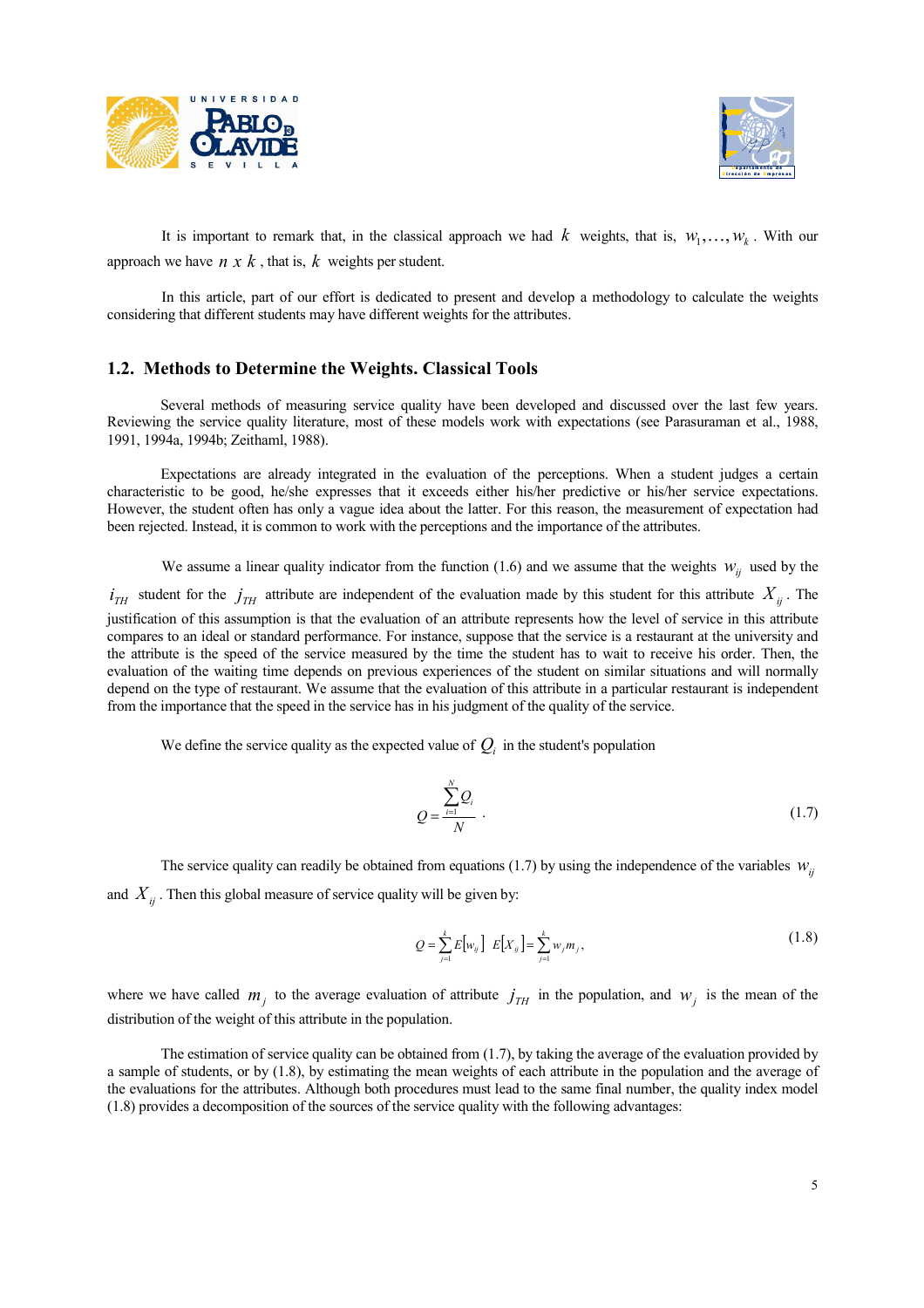



- (1) A quality index allows comparing the average value of the attributes of our service to the values of other companies and can reveal our relative strengths and weaknesses in a SWOT analysis.
- (2) Knowing the attribute weights allows the ordering of the attributes according to their relative importance to the student, showing the key factors in order to improve quality.
- (3) Students can be segmented by their weighting function, obtaining a market segmentation function directly linked to our quality objectives.
- (4) If the attributes can be related to some objective measures of performance it is possible to substitute the subjective evaluations of the attributes by objective measurements, allowing a simple monitoring of the quality index.

The objective of many quality evaluations is to build a quality index (scalar measure) to summarize the performance of the service. Reduction of all the dimensions of an evaluation to a single number can be subject to many criticisms. However, the presence of one quality index is required for decision making.

 The operational definition of service quality presented has some limitations. First, we may have a good service quality on average, but a very bad service quality for some groups of students. This may happen either in two ways:

- Because some segments of the students have a very different weighting function for the quality attributes, we call this situation "implicated population",
- Because they have a different evaluation of the attributes, we call this situation "explicated population".

 These two situations should be identified because we can provide a better service if we identify clusters of students with different values or opinions about quality. Then, it is more informative to measure service quality in these different populations.

 It must be remembered that the mean is only a good descriptive measure when we have an homogeneous sample and that it can be non representative when the data comes from a mixture of very different populations.

### **1.3. Evaluation of the Weights**

For indirect evaluation of the attributes and the quality from a sample of experts from some population of experts, members of a representative sample. The weights are obtained by statistical analysis.

There are two ways to do so:

- a) Fix the values of the attributes and ask for a global evaluation (value of Q). Then fit a linear model and determine the weights. This is conjoint analysis; and then we can use fractional factorials to build a model and estimate the weights (Gustafsson, 2007).
- b) To evaluate both the attributes and the global performance (or global quality) and then use several linear regression methods to build a model and estimate the weights (i.e. Generalized Least Squared Method).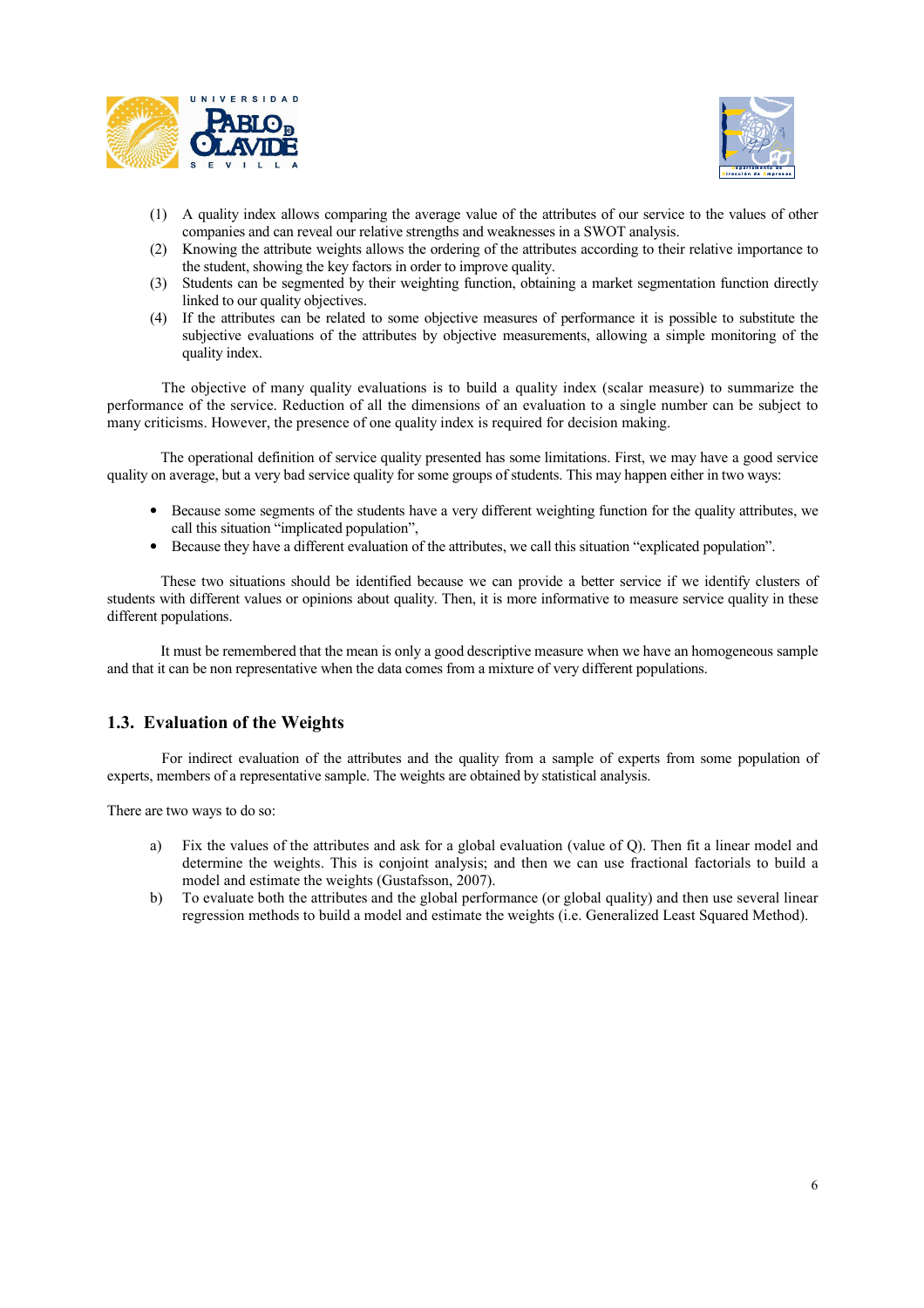



# **2. Proposed Methodology**

In order to deploy this quality model we need:

- The complete list of attributes.
- The weights.

The most important part is to obtain the weights, because we can always write a long list of attributes but some of them may have weights equal to zero.

#### Initial hypothesis:

HH1: There is exists a function  $f_i \mid f_i(X) = Q_i$  for each *i*.

Then, our model is locally  $w_i^T X \approx Q_i$ , because  $w_i^T X$  $\int_i^T X$  is a linear approximation of  $f_i$ . So, we can define the matrix

$$
W = [w_1, \dots, w_k] = \begin{bmatrix} w_{11} & \cdots & w_{1k} \\ \vdots & \ddots & \vdots \\ w_{n1} & \cdots & w_{nk} \end{bmatrix}
$$

Definition 1:  $\varepsilon$  -reasonable neighbours

Given an element X we will say that y is an  $\varepsilon$ -reasonable neighbour if  $y \in B(X, \varepsilon)$ , where  $\varepsilon$  denotes the size of the neighbourhood (Silverman 1986)

Definition 2: Matrix of reasonable neighbours

Given an element X we will define  $l \in \mathcal{E}$ -reasonable neighbours, that is  $X_{(1)},..., X_{(l)}$ . Where  $(1),..., (l)$  is an appropriate rearrangement of the *k* indexes in the set  $\{1, ..., n\}$  and  $l \ge k$ . Then, we will define  $X^i$  and  $Q^i$  as:

$$
X^{i} = \begin{bmatrix} X_{i} \\ X_{(1)} \\ \vdots \\ X_{(l)} \end{bmatrix} = \begin{bmatrix} X_{i1} & \dots & \dots & X_{ik} \\ X_{(1)1} & \dots & \dots & X_{(1)k} \\ \dots & \dots & \dots & \dots \\ X_{(l)1} & \dots & \dots & X_{(l)k} \end{bmatrix}, Q^{i} = \begin{bmatrix} Q_{i} \\ Q_{(1)} \\ \vdots \\ Q_{(l)} \end{bmatrix}
$$

.

Remark:

Notice that we may build  $\varepsilon$ -reasonable neighbours not in the sample. For instance, given an element *X*, if  $|\xi| < \varepsilon$ , the element  $X + \xi \varepsilon$  is an  $\varepsilon$ -reasonable neighbours.

Our aims is to estimate each component of the matrix  $W$  with the matrix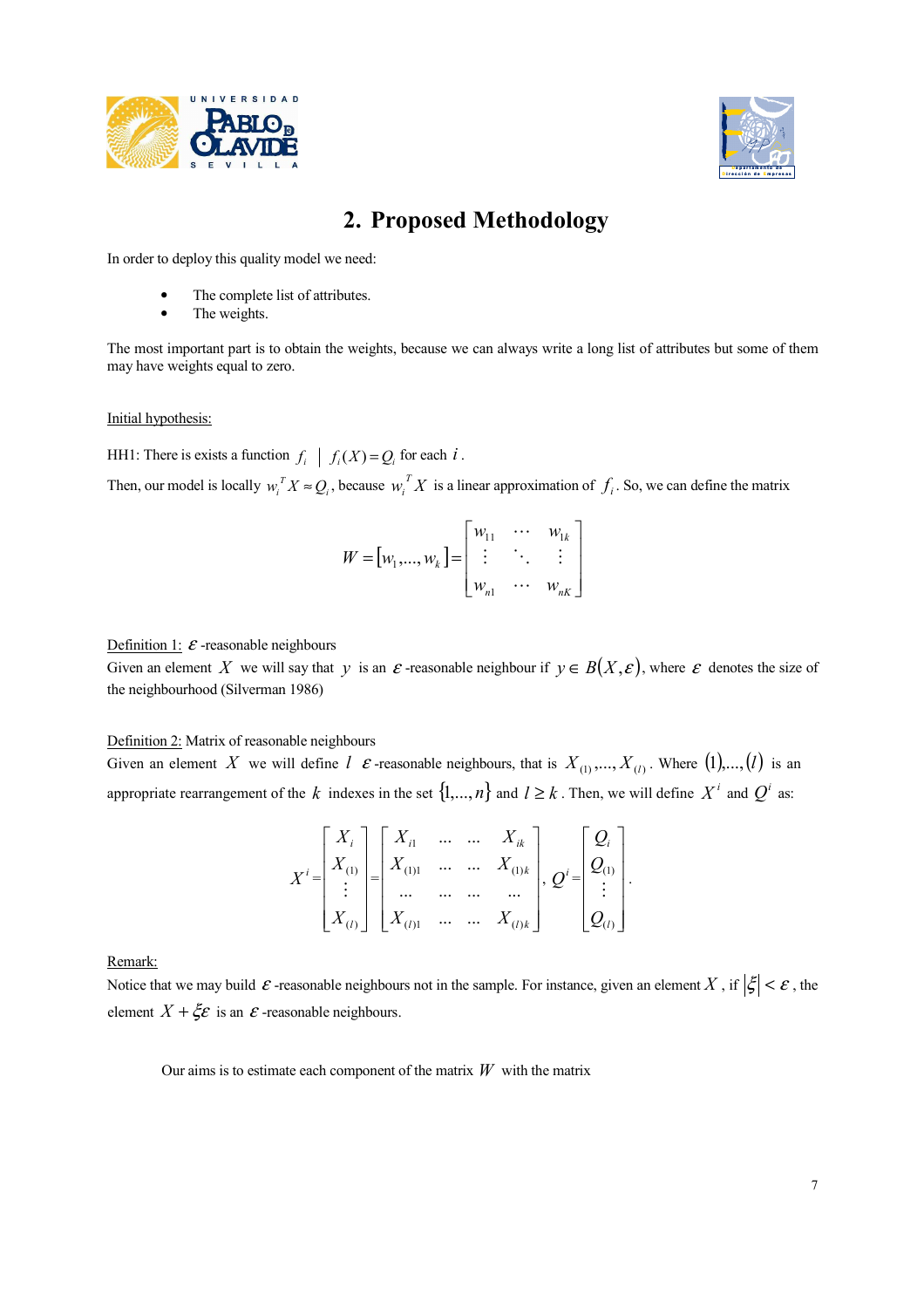



$$
\widehat{W} = [\widehat{w}_1, ..., \widehat{w}_k] = \begin{bmatrix} \widehat{w}_{11} & \cdots & \widehat{w}_{1k} \\ \vdots & \ddots & \vdots \\ \widehat{w}_{n1} & \cdots & \widehat{w}_{nk} \end{bmatrix}.
$$

The following algorithm describes in detail how to obtain *W*  $\overline{a}$ 

> Algorithm to estimate *W*  $\overline{a}$

For each student  $i = 1, \ldots, n$ 

**Step 1.** 

Calculate its  $\hat{l}$   $\epsilon$  -reasonable neighbours, that is  $X_{(1)},..., X_{(l)}$ .

**Step 2.**  Build  $X^i$  and  $Q^i$ :

### **Step 3.**

Solve possible numerical redundancies in the matrix  $|X^i|Q^i|$ .

**Step 4.** 

Estimate the vector  $W_i$  as  $\hat{W}_i = [\hat{W}_{i1}, \hat{W}_{i2}, ..., \hat{W}_{ik}]$  $\sim$   $\sim$   $\sim$  $\hat{w}_i = [\hat{w}_{i1}, \hat{w}_{i2}, ..., \hat{w}_{ik}]$ , solving the systems  $X^i \hat{w}_i = Q^i$  using a least squares method with linear constraints.

Figure 2.1. Algorithm to estimate  $\hat{w}_{ii}$ 

The proposed methodology presents several advantages respect to the "classical tools":

**A1:** We can use parallel computation to solve the linear systems in the step 4 (Kepner 2009).

**A2:** When the decision maker needs a single index, a scalar measure to summarize the performance, we can define:

$$
\overline{w_j} = \frac{\sum_{i=1}^n \widehat{w}_{ij}}{n} \tag{2.1}
$$

That reduction of all dimensions of an evaluation to a single number can be subject to many criticism, however, it may be required for decision making. It is an alternative use of the estimation of the weights and it provides an equivalent result to the one obtained using "classical methods".

**A3:** We have estimated each component  $\hat{w}_{ij}$  $\overline{a}$ . Now, we can use any kind of multivariate method to determine new groups of students, such us a posterior student segmentation, and then to prepare inferences about it.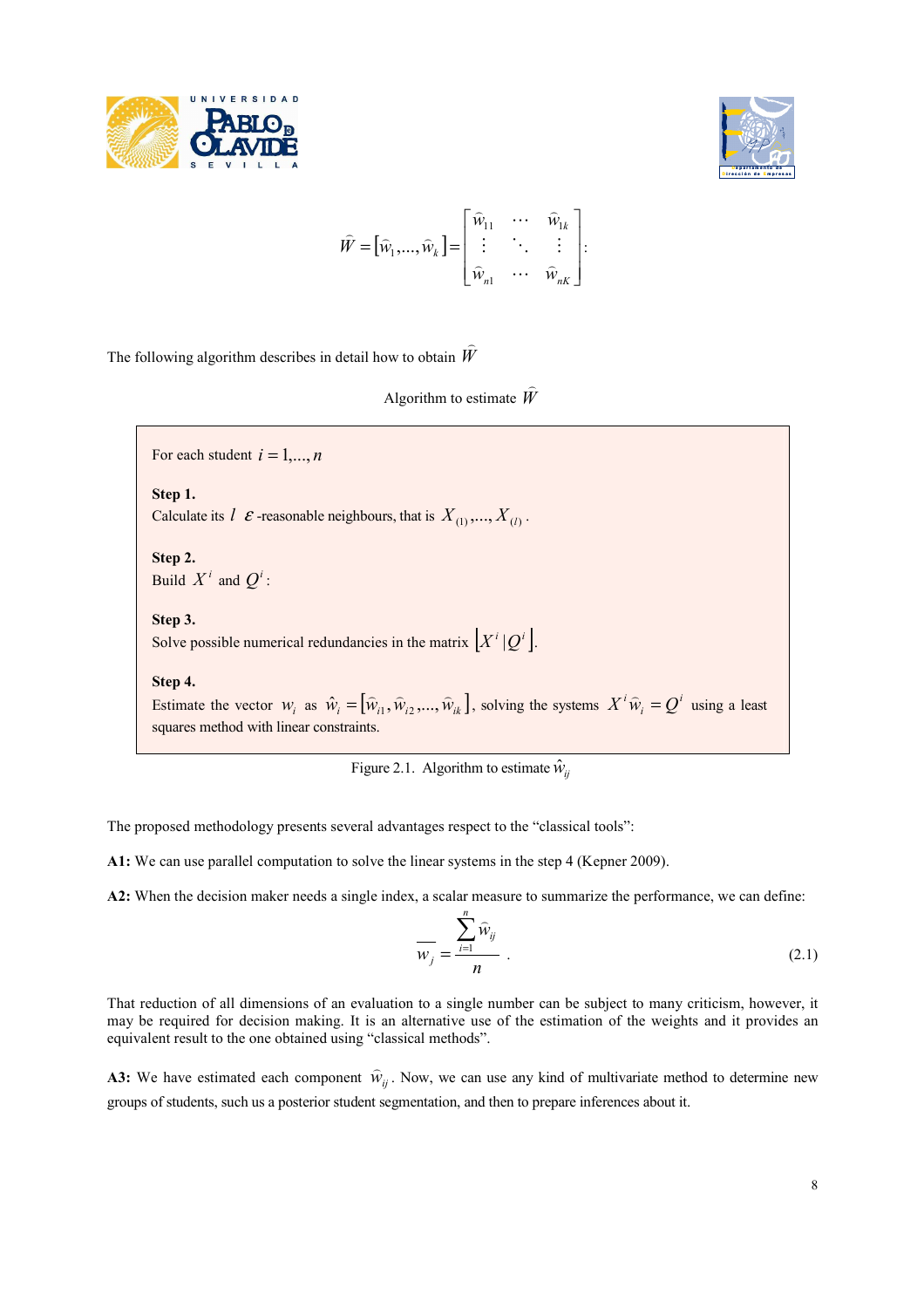



**A4:** We can work, then, directly with weights that each student assigns to each quality attribute. In fact, we don't accept the mean of the weights as a good representative estimator. It must be remembered that the mean is only a good descriptive measure when we have a homogeneous sample and that it can be very non representative when the data comes from a mixture of very different populations of students.

**A5:** We estimate the weights that each student assigns to each quality attribute with the information obtained from its similar students. We choose the set of "similarities" based on the nearest neighbourhood estimate.

**A6:** We define a vector of weights for each student; therefore we are implicitly defining the importance given by the student to each quality attribute. Notice that working with these weights as data we may define new relations among the data.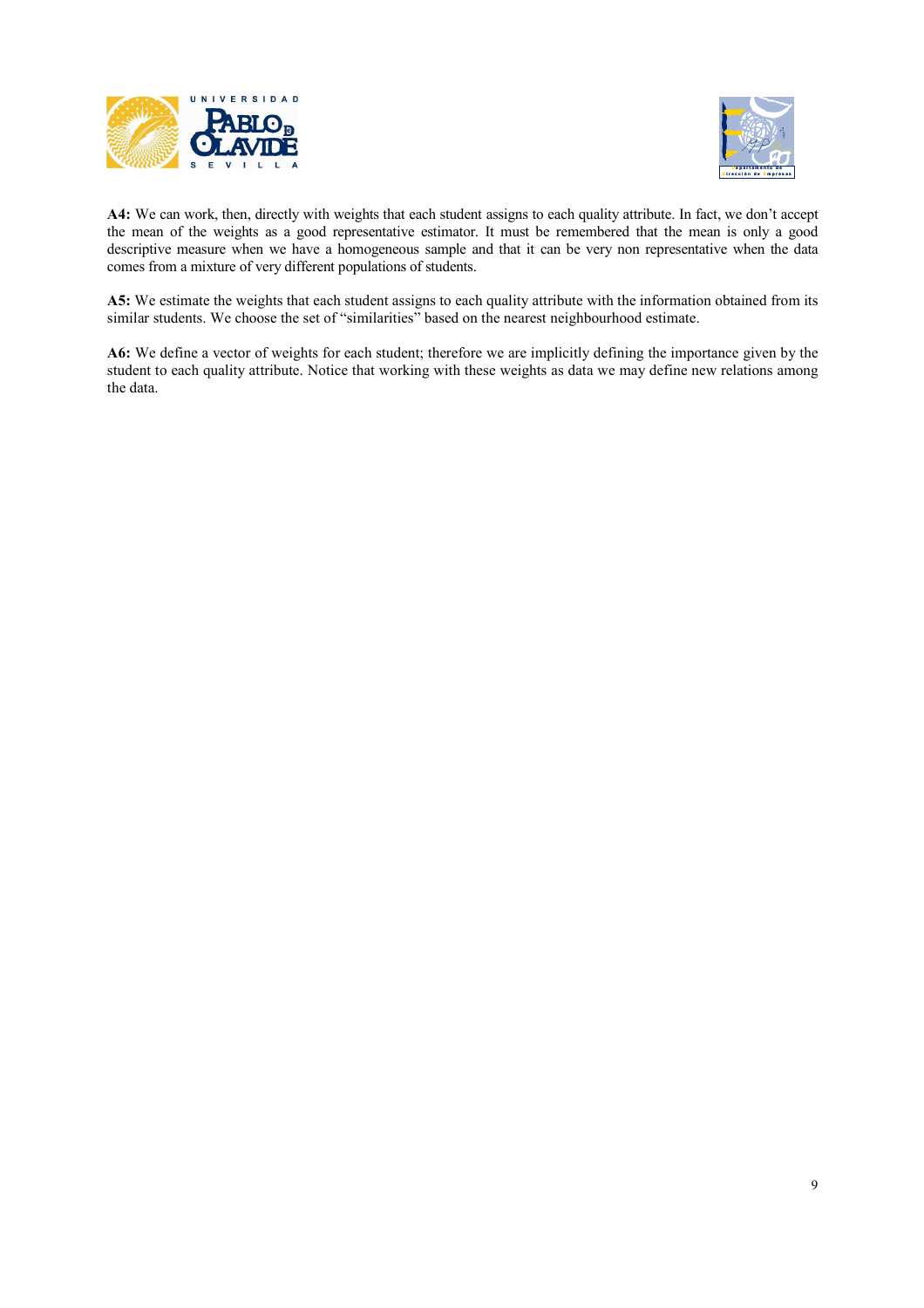



# **3. Computational Experiments**

In this chapter, we present the results of applying AQM to measure the quality of several simulated data sets where we know the true value of the parameters of the model. Also, we present the results to measure the quality of the postgraduate courses of a public Spanish University.

AQM has demonstrated to be able to treat these kind of data. AQM permits to design a specific quality function for each student and to calculate the importance that each student assigns to each quality attribute of the academic programme.

### **3.1. Simulated Data Sets**

We have experimentally evaluated several simulated examples. In this section we present the results of applying the AQM methodology to a simulated data sets (Driscoll, 2009; Van Loan, 2010), obtaining that AQM provides better performance than the existing methodologies (Hayes, 1998; Bober, 2009).

The comparison have been done using the mean quadratic error:

$$
MCE = \frac{\sum_{i=1}^{n} \left[ \sum_{j=1}^{k} (w_{ij} - \widehat{w}_{ij})^{2} \right]}{n \times k}, i = 1,...,n, j = 1,...,k
$$

where:

 $W_{ii}$ : true weight of student  $I_{TH}$  in the attribute  $J_{TH}$ .

 $\hat{w}_{ij}$ : estimated weight of student  $i_{TH}$  in the attribute  $j_{TH}$ .

We have generated data with the following characteristics:

- Four different groups providing completely different answers, population 1 and population 2, population 3 and population 4,
- One thousand students, two hundred and fifty students in each population,
- Five quality dimensions or attributes,
- Variables scale from 0 to 100, with one decimal point.
- Every student in the population 1 assigns approximately the following weights:  $w_{11} = 0.2$ ,  $w_{12} = 0.2$ ,  $w_{13} = 0.2$ ,  $w_{14} = 0.2, w_{15} = 0.2.$
- Every student in the population 2 assigns approximately the following weights:  $w_{21} = 0.3$ ,  $w_{22} = 0.4$ ,  $w_{23} = 0$ ,  $W_{24} = 0.1$ ,  $W_{25} = 0.2$ .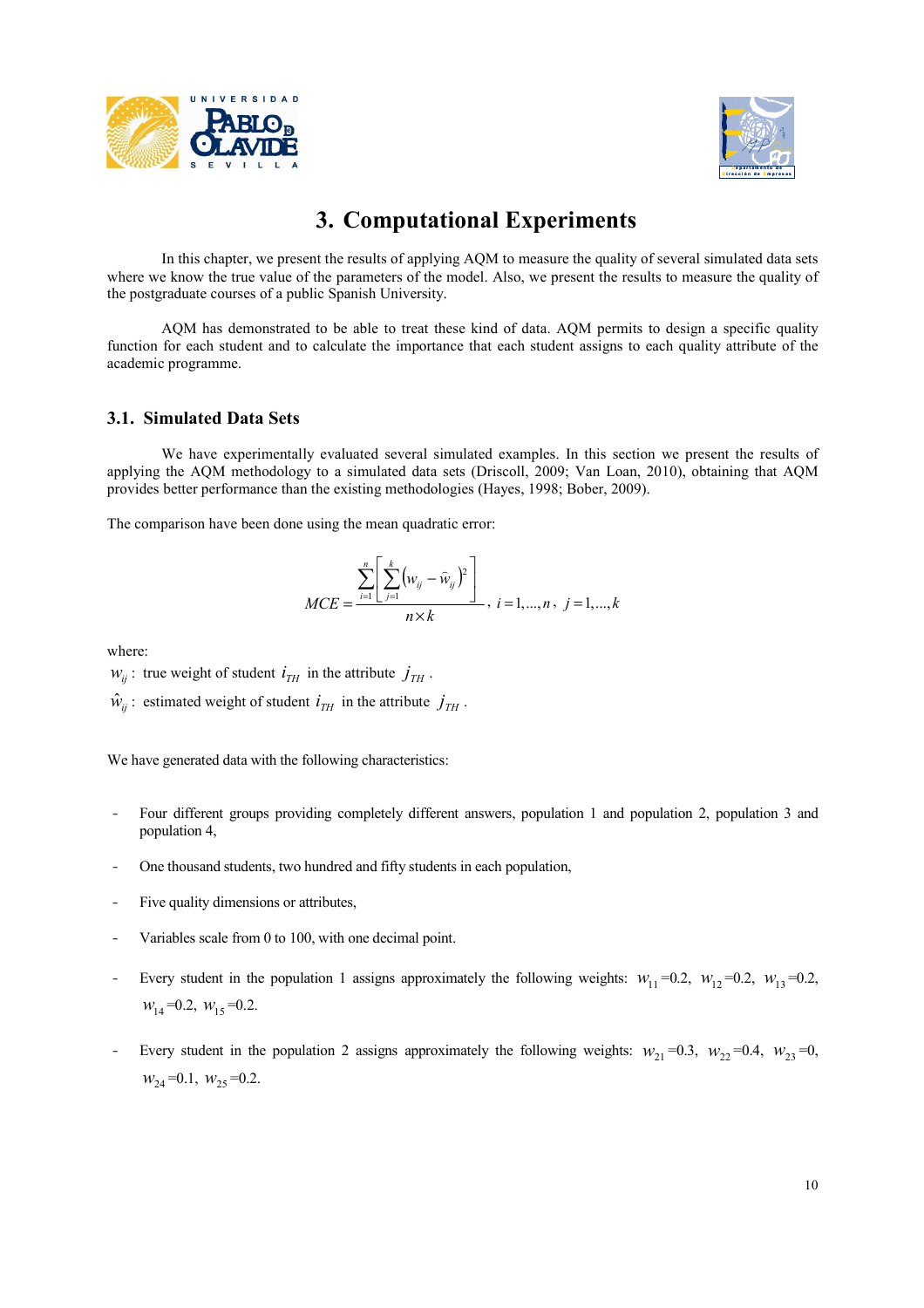



- Every student in the population 3 assigns approximately the following weights:  $w_{31} = 0$ ,  $w_{32} = 0.2$ ,  $w_{33} = 0.3$ ,  $w_{34} = 0$ ,  $w_{35} = 0.5$ .
- Every student in the population 4 assigns approximately the following weights:  $w_{41} = 0.5$ ,  $w_{42} = 0$ ,  $w_{43} = 0.4$ ,  $W_{44} = 0.1, W_{45} = 0.$

Using a traditional least squares method, we can estimate the following weights:

 $\hat{w}_1 = 0.2444$ ,  $\hat{w}_2 = 0.2906$ ,  $\hat{w}_3 = 0.1861$ ,  $\hat{w}_4 = 0.1642$ ,  $\hat{w}_5 = 0.1147$ 

with  $MCE \approx 0.3$ 

Our method, AQM, using a weighted Minkowsky metric and adaptive neighbourhood size, estimates the following weights:

|        | $\lambda$<br>$W_{11}$ | $\lambda$<br>$W_{12}$ | $W_{13}$ | $W_{14}$ | $W_{15}$ |
|--------|-----------------------|-----------------------|----------|----------|----------|
| Mean   | 0.223                 | 0.197                 | 0.261    | 0.196    | 0.123    |
| Median | 0.207                 | 0.202                 | 0.214    | 0.198    | 0.197    |
| Mode   | 0.200                 | 0.200                 | 0.200    | 0.200    | 0.200    |

Table 3.1. Estimated Weights for population 1 by AQM

|        | $\lambda$<br>$W_{21}$                                                                                                                                                                                                                                                                                                                                                             | $W_{22}$ | ^<br>$W_{23}$ | $\lambda$<br>$W_{24}$ | $W_{25}$ |  |  |
|--------|-----------------------------------------------------------------------------------------------------------------------------------------------------------------------------------------------------------------------------------------------------------------------------------------------------------------------------------------------------------------------------------|----------|---------------|-----------------------|----------|--|--|
| Mean   | 0.304                                                                                                                                                                                                                                                                                                                                                                             | 0.426    | 0.0601        | 0.1129                | 0.097    |  |  |
| Median | 0.305                                                                                                                                                                                                                                                                                                                                                                             | 0.402    | 0.000         | 0.105                 | 0.200    |  |  |
| Mode   | 0.300                                                                                                                                                                                                                                                                                                                                                                             | 0.400    | 0.000         | 0.100                 | 0.200    |  |  |
|        | T1120<br>$\mathbf{r}$ $\mathbf{r}$ $\mathbf{r}$ $\mathbf{r}$ $\mathbf{r}$ $\mathbf{r}$ $\mathbf{r}$ $\mathbf{r}$ $\mathbf{r}$ $\mathbf{r}$ $\mathbf{r}$ $\mathbf{r}$ $\mathbf{r}$ $\mathbf{r}$ $\mathbf{r}$ $\mathbf{r}$ $\mathbf{r}$ $\mathbf{r}$ $\mathbf{r}$ $\mathbf{r}$ $\mathbf{r}$ $\mathbf{r}$ $\mathbf{r}$ $\mathbf{r}$ $\mathbf{$<br>$\sqrt{2}$<br>$\sim$ 1<br>$\cdots$ |          |               |                       |          |  |  |

Table 3.2. Estimated Weights for population 2 by AQM

|        | $\ddot{\phantom{0}}$<br>$W_{31}$ | ^<br>$W_{32}$ | $\lambda$<br>$W_{33}$ | $\sim$<br>$W_{34}$ | $W_{35}$ |
|--------|----------------------------------|---------------|-----------------------|--------------------|----------|
| Mean   | 0.062                            | 0.212         | 0.302                 | 0.045              | 0.379    |
| Median | 0.000                            | 0.207         | 0.296                 | 0.000              | 0.476    |
| Mode   | 0.000                            | 0.200         | 0.300                 | 0.000              | 0.500    |

Table 3.3. Estimated Weights for population 3 by AQM

|        | $\lambda$<br>$W_{41}$ | $\lambda$<br>$W_{42}$ | $\lambda$<br>$W_{43}$ | $\ddot{\phantom{0}}$<br>$W_{44}$ | ^<br>$W_{45}$ |
|--------|-----------------------|-----------------------|-----------------------|----------------------------------|---------------|
| Mean   | 0.492                 | 0.024                 | 0.415                 | 0.035                            | 0.044         |
| Median | 0.494                 | 0.000                 | 0.411                 | 0.097                            | 0.000         |
| Mode   | 0.500                 | 0.000                 | 0.400                 | 0.100                            | 0.000         |
| __     | $ -$<br>$-$           | .                     | $\sim$                | $\sim$ $\sim$<br>. .             | .             |

Table 3.4. Estimated Weights for population 4 by AQM

 $MCE \approx 10^{-3}$ 

Notice that AQM estimates accurately the weights to each population, leading to  $MCE \approx 10^{-3}$ . Notice that if we average the weights estimated by AQM, the results is similar to that obtained by the classical method. In the following figure you can find the estimation of the weights.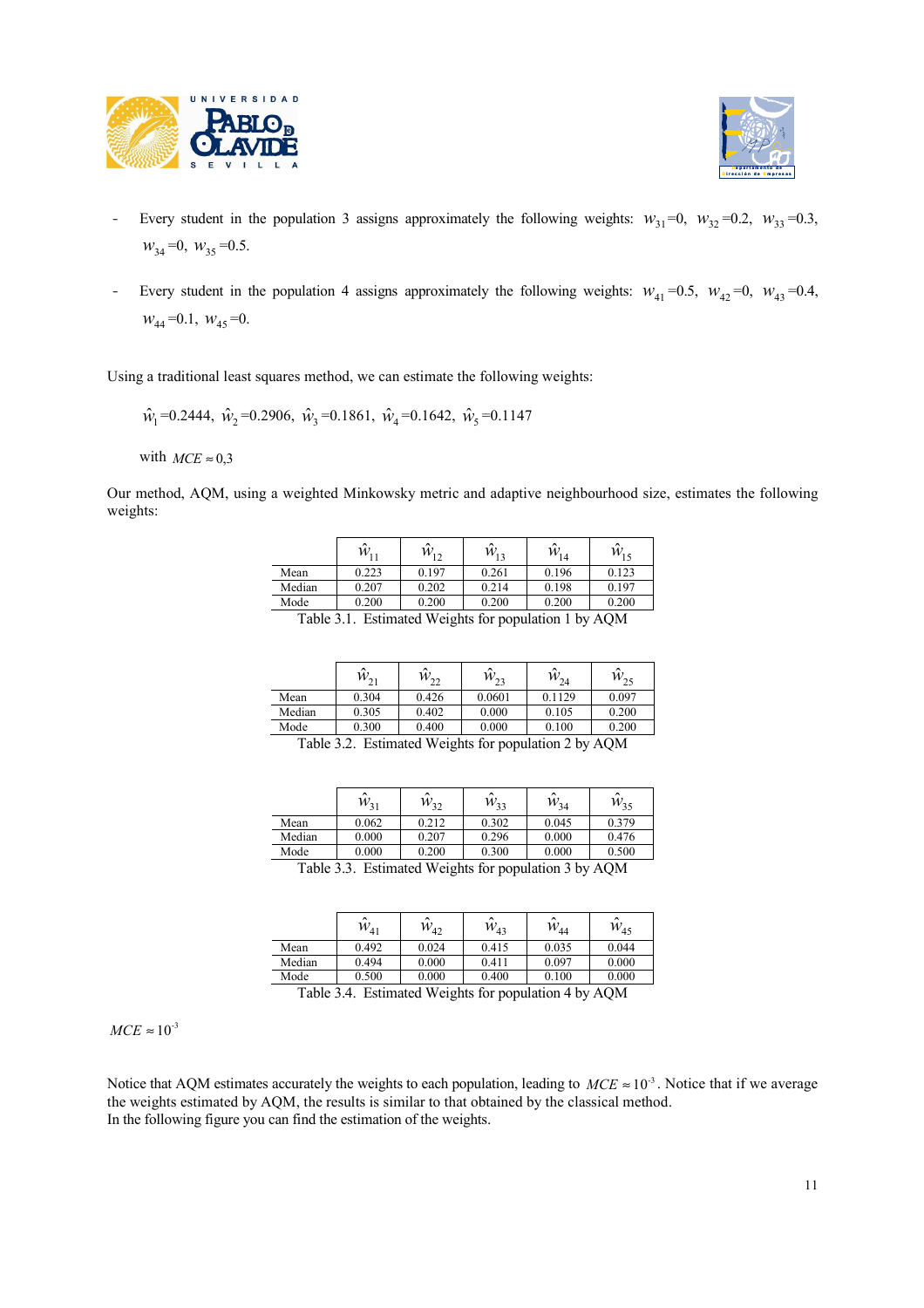





Figure 3.1. Estimated Weights by AQM

### **3.2. A real case**

We have used a real data set collected from two postgraduate programs in a business school. We have used those data to find the weights that students assign to every dimension of the "service" (Bayo 2003). Our aim is to show that AQM is able to treat this kind of data.

#### **Sample**

The data were obtained from surveys conducted from the Masters programs developed by the Department of Business Administration of a Spanish Public University. Information was gathered from questionnaires on all the subjects taught and all the teachers who taught the subjects. Data from a survey carried out from 2003 to 2008, the unit of analysis was students of a Master of Business Administration (Spanish language version and English language version). A total of 5769 questionnaires were administered, and the number of valid questionnaires received was 4372. The questionnaires considered valid where those in which the respondent had answered all of the questions of interest, yielding a full set of variables used in the subsequent analysis (Derek, 2000; Everitt, 2001; Johnson, 2002; Chambers, 2005).

Data from survey have been classified by years, terms and type of the subjects:

- Years: from 2003 to 2008.
- − Terms: T1, T2 y T3.
- − Subject types: 2, 1 and 0; qualitative, quantitative and mixed subject, respectively.

In the following tables we can see the evolution of received questionnaires since 2003 until 2008, separated by years and academic year terms.

| Year    | T1   | T <sub>2</sub> | T3   | Total |
|---------|------|----------------|------|-------|
| 2003-04 | 537  | 537            | 672  | 1746  |
| 2004-05 | 484  | 398            | 482  | 1364  |
| 2005-06 | 213  | 225            | 265  | 703   |
| 2006-07 | 146  | 376            | 371  | 893   |
| 2007-08 | 289  | 370            | 404  | 1063  |
| Total   | 1669 | 1906           | 2194 | 5769  |

Table 3.5 Evolution of received questionnaires

The trend of the evolution of received questionnaires, in general, is negative.

#### **Survey Instrument**

The definitive questionnaire contained 12 questions that allowed us to measure the aspects detailed below: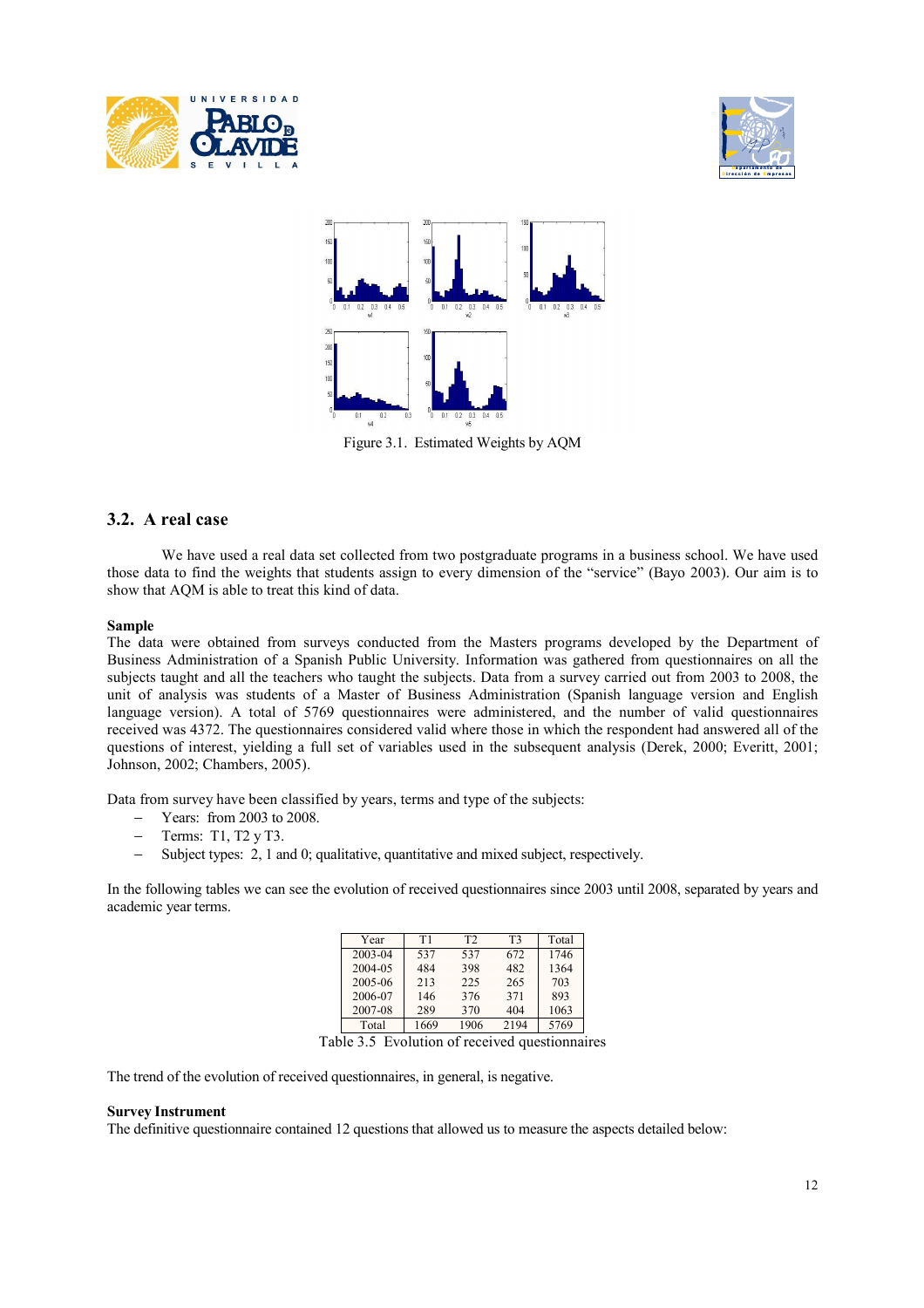



- P1. Interest: refers to the student's interest in the subject.
- P2. Integration: integration degree of the subject in the master.
- P3. Satisfaction with teacher: overall student satisfaction with the teacher.
- P4. Clarity: the teacher teaches clearly.
- P5. Punctuality: the teacher is on time.
- P6. Prom Participation: the teacher promotes participation in class.
- P7. Bibliography: the usefulness and interest of the readings and recommended bibliography.
- P8. Utility: the usefulness of the teaching assistant practice lessons.
- P9. Satisfaction Assistant: overall student satisfaction with the teaching assistant.
- P10. Equilibrium: comparison between practice contents and theory contents.
- P11. Output Level: Output level reached in the subject.
- P12. Input Level: Input level previous to the subject.

All measures were registered on a 5-point Likert scale, ranging from "strongly disagree" to "strongly agree."

#### **3.2.1 Preliminary results**

In the following tables we can see descriptive aggregated results. Table 3.5 shows results by questions. Table 3.6 shows results by questions and subject type:

| 4              |
|----------------|
|                |
| 4              |
| 4              |
| 4              |
| 5              |
| 4              |
| 4              |
| $\overline{4}$ |
| 4              |
| 3              |
| 4              |
| 3              |
|                |

Table 3.5 Descriptive statistics for aggregated results

Globally speaking, P5 Punctuality, has obtained the best result (maximum possible mode and median and mean over than 4.2 points).

|                |        | 0    | 1    | $\overline{c}$ |
|----------------|--------|------|------|----------------|
| P <sub>1</sub> | Mean   | 4,15 | 4,05 | 4,22           |
|                | Median | 4    | 4    | 4              |
| P <sub>2</sub> | Mean   | 4,08 | 4,02 | 4,22           |
|                | Median | 4    | 4    | 4              |
| P <sub>3</sub> | Mean   | 3.91 | 3,83 | 4,00           |
|                | Median | 4    | 4    | 4              |
| <b>P4</b>      | Mean   | 3,81 | 3.69 | 3,95           |
|                | Median | 4    | 4    | 4              |
| <b>P5</b>      | Mean   | 4,47 | 4,45 | 4,42           |
|                | Median | 5    | 5    | 5              |
| <b>P6</b>      | Mean   | 3,83 | 3.76 | 4,03           |
|                | Median | 4    | 4    | 4              |
|                |        |      |      |                |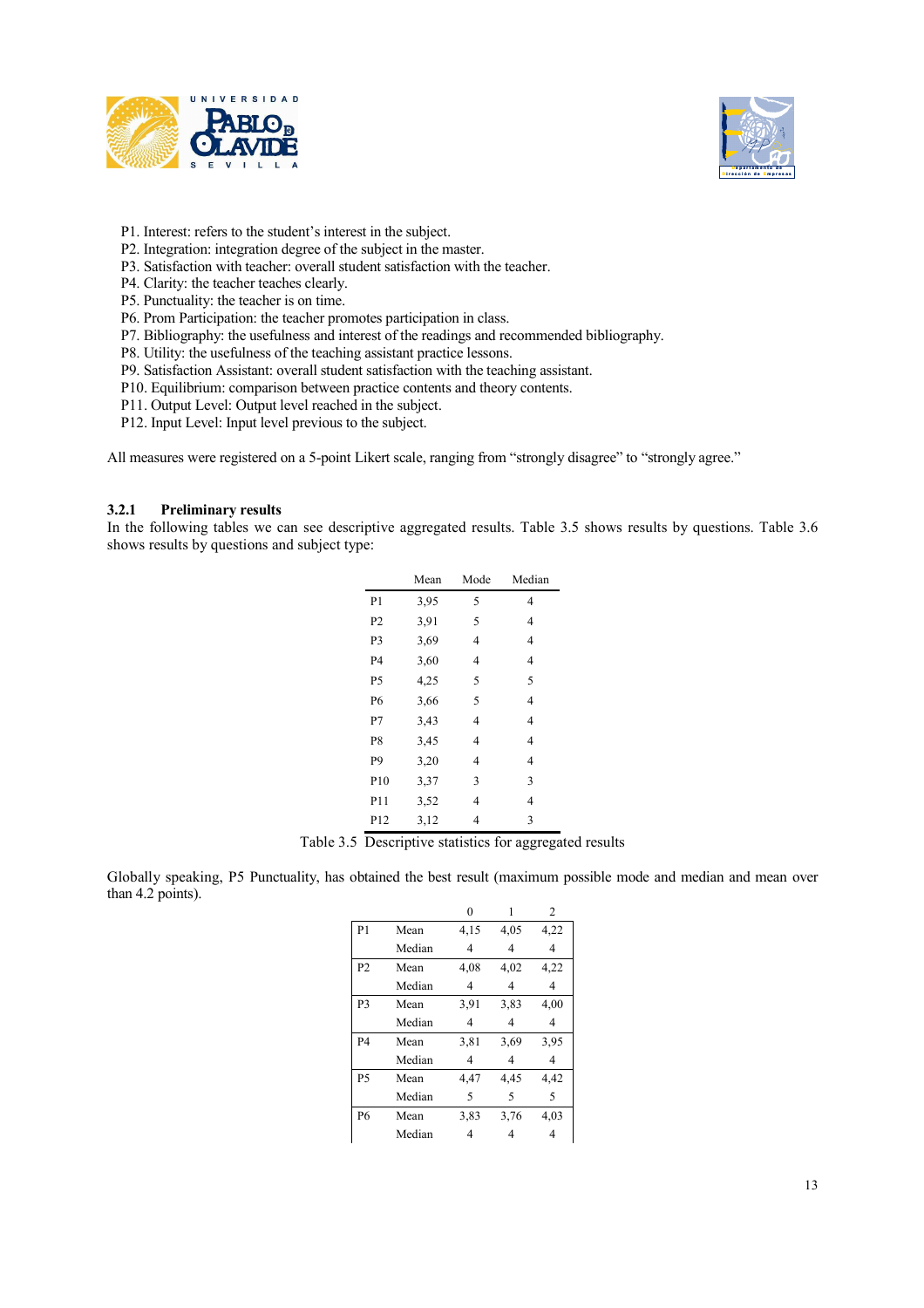



| P7              | Mean   | 3,70           | 3,65 | 3,79 |
|-----------------|--------|----------------|------|------|
|                 | Median | 4              | 4    | 4    |
| P8              | Mean   | 3,77           | 3,71 | 3.94 |
|                 | Median | 4              | 4    | 4    |
| P9              | Mean   | 3,84           | 3.69 | 3,91 |
|                 | Median | 4              | 4    | 4    |
| P10             | Mean   | 3.69           | 3.61 | 3.69 |
|                 | Median | $\overline{4}$ | 4    | 4    |
| P11             | Mean   | 3,78           | 3.66 | 3,88 |
|                 | Median | 4              | 4    | 4    |
| P <sub>12</sub> | Mean   | 3,40           | 3.28 | 3,54 |
|                 | Median | 4              | 3    | 4    |

Table 3.6 Descriptive statistics for aggregated results, by type subjects

Globally speaking, for results by subject type, P5 Punctuality, has obtained the best result (maximum possible mode and median and mean over than 4.4 points).

In the following table we can see aggregated results by options of the *Likert scale*:

|                 | 0     | 1    | 2       | 3     | 4     | 5     |
|-----------------|-------|------|---------|-------|-------|-------|
| P1              | 3,7%  | 2,2% | $4,0\%$ | 15,2% | 35,3% | 39,7% |
| P <sub>2</sub>  | 4,2%  | 1,7% | 4,3%    | 16,1% | 35,8% | 37,8% |
| P3              | 4,4%  | 3,4% | 6,9%    | 20,0% | 34,0% | 31,2% |
| P4              | 4,4%  | 4,7% | 9,0%    | 20,6% | 30,9% | 30,3% |
| P5              | 4,6%  | 0,9% | 2,7%    | 8,9%  | 23,0% | 59,9% |
| Р6              | 4,7%  | 3,6% | 7,4%    | 20,9% | 31,7% | 31,7% |
| P7              | 7,1%  | 3,1% | 9,2%    | 24,5% | 33,1% | 23,0% |
| P8              | 8,6%  | 4,2% | 8,0%    | 19,6% | 31,9% | 27,7% |
| P9              | 14,9% | 4,3% | 6,8%    | 19,0% | 30,1% | 24,9% |
| P <sub>10</sub> | 6,9%  | 4,0% | 5,1%    | 37,6% | 22,1% | 24,2% |
| P11             | 5,2%  | 3,0% | 6,6%    | 24,3% | 41,7% | 19,2% |
| P12             | 6,0%  | 8,1% | 12,5%   | 28,3% | 31,3% | 13,8% |

Table 3.7 Descriptive percentages for aggregated results

Globally speaking, for results by options of the *Likert scale*, P5 Punctuality, have obtained the best result (approximately 60% of the questionnaires with maximum possible opinion).

#### **Hierarchical cluster analysis**

We have done a correlation analysis and a hierarchical cluster analysis by variables.

In the following figure we can see the dendrogram for aggregated data: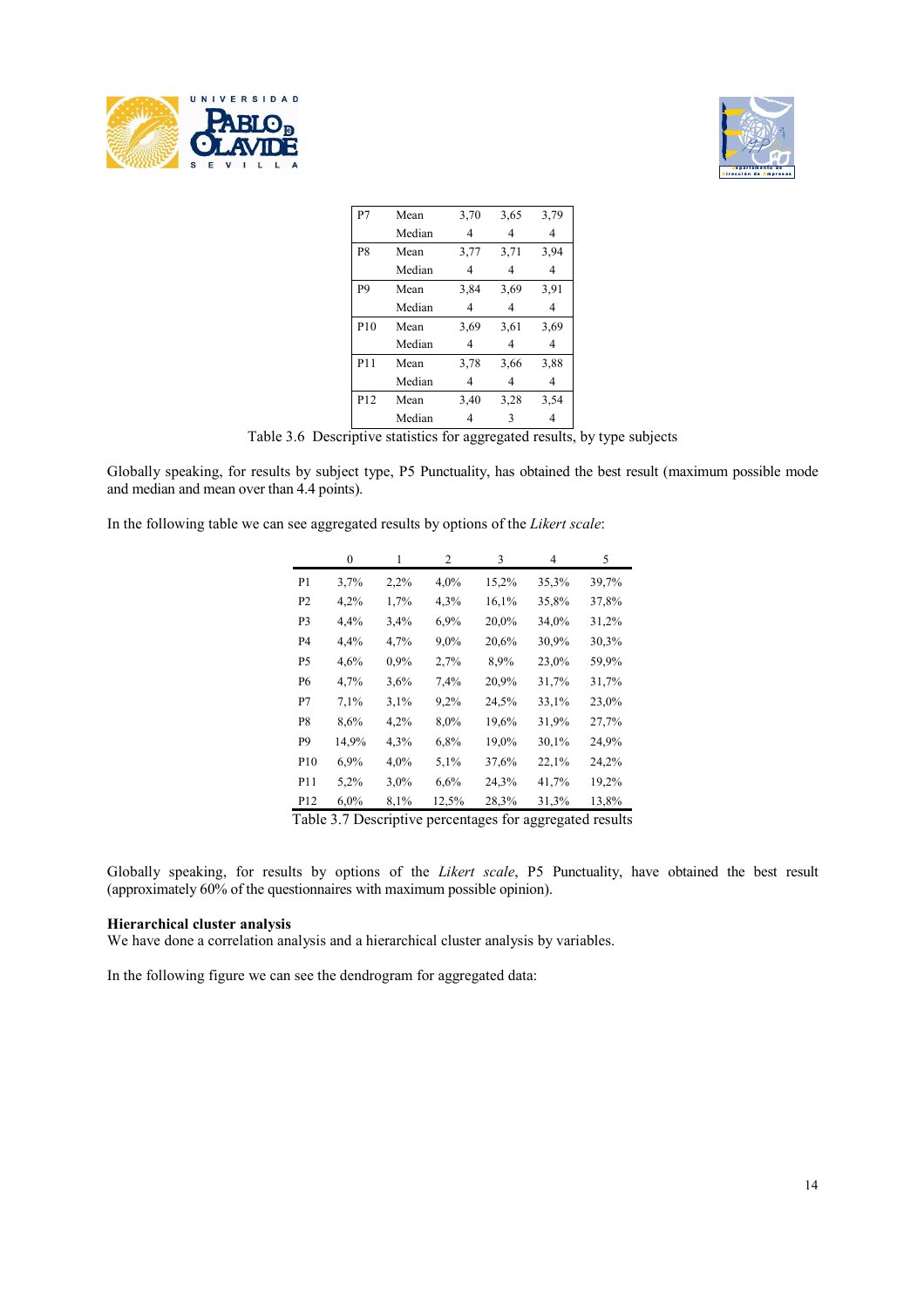





Figure 3.2 Dendrogram for aggregated data

The dendrogram shows strong similarity between:

- $P4 P5$ 
	- P4 *Clarity* and P5 *Punctuality* of the teacher.
- $P1 P2$
- P1 *Interest* in the subject and P2 *Integration degree* of the subject in the master.
- $P9 P10$ P9 *Satisfaction with the teaching assistant* and P10 *Equilibrium* between practice contents and theory contents.

Globally speaking, students have a mature opinion referent to the subjects. The first cluster measures "Profesionality/Expertise" of the teacher. The second one measures "previous attitude of the student". The third one measures "the work of the teaching assistant".

#### **3.2.2 New findings using AQM**

In the following section we present the results of applying AQM methodology to the data set. The goal is to determine the relative importance of each explicative variable (P1, P2, P4, P5, P6, P7, P11 y P12) to explain the response variable "P3. Satisfaction with teacher". Variables related to "Teaching assistant" (P8, P9, P10) have been eliminated of the analysis.

#### **Hierarchical cluster analysis**

We have done a correlation analysis and a hierarchical cluster analysis by the weight variables. Correlation analysis does not show important values. Remember that correlation coefficient only detect linear relationships between variables.

In the following figure we can see the dendrogram for weights variables for aggregated data:



Figure 3.3 Dendrogram for weights variables

Dendrogram shows strong similarity between: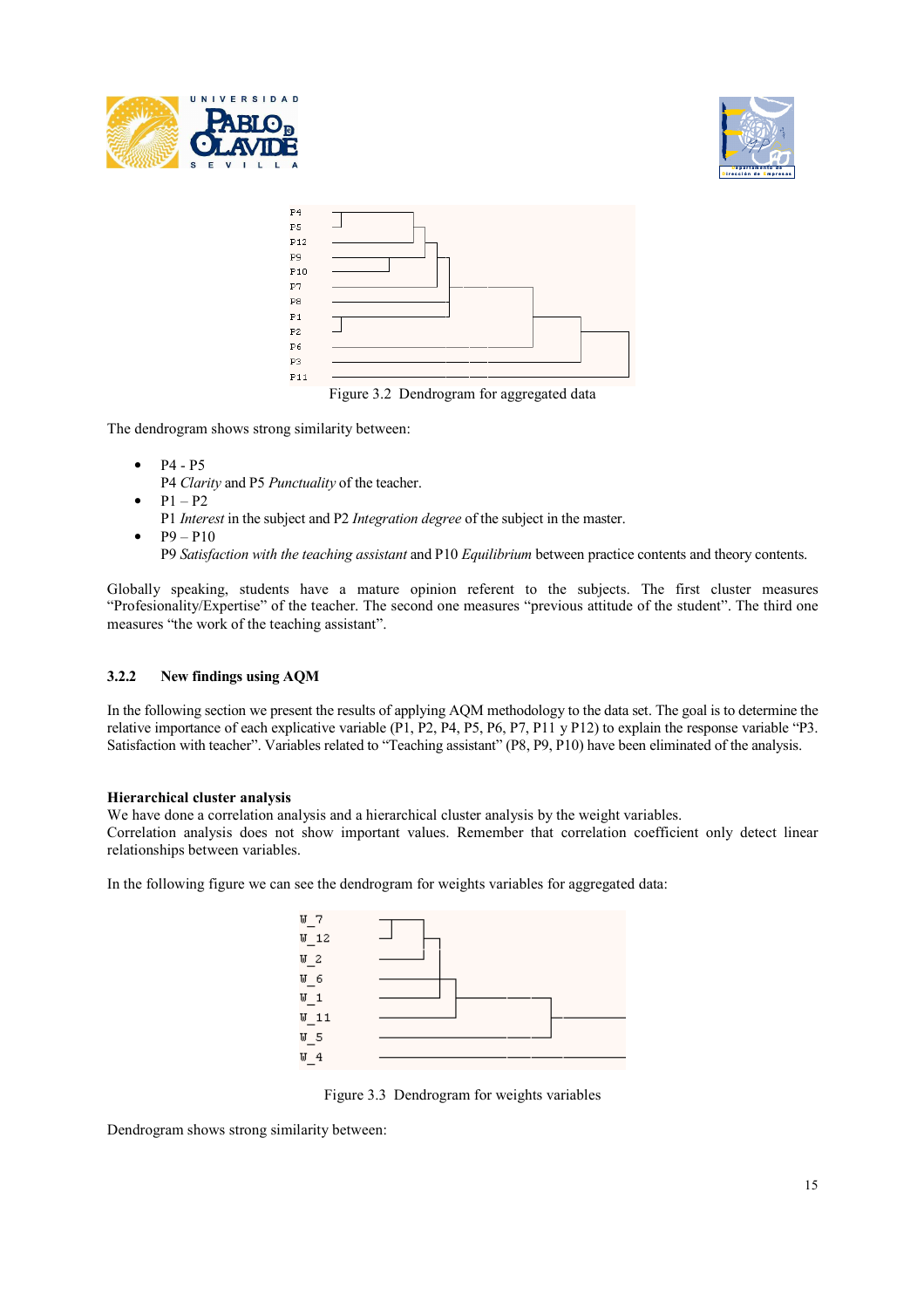



 $W7 - W12$ W7 The usefulness and interest of the *readings and recommended bibliography*. W12 *Input level previous to the subject*.

We can say, that the cluster measures "Didactic materials" (in reference to the level of student).

#### **Factorial analysis for P's and W's**

We have done a factorial analysis for the explicative variables (P) and the weights variables (W). Explicative variables (P) were scaled up to one.

Two factors have been detected, they explained 90,993% of the total variance. Factor 1 (factor score 1) measures the mean of the variables. Factor 2 (factor score 2) faces theory lessons versus practice lessons. In the following figure we can see explicative and weights variables by factors variables:



Figure 3.4 Explicative and weights variables

Figure shows a big distance between W11, W4 and W5 and the rest of the variables.

#### **Factorial analysis for W's**

We have done a factorial analysis for the weights variables (W).

Two factors have been detected, they explained 39,138% of total variability. Factor 1 (factor score W 1) measures the mean of the variables. Factor 2 (factor score W 2) faces theory lessons versus practice lessons. The distance between W4 and W11 and the rest of the weight variables. Weight variables W7 and W12 are similar to each other.

#### **Factorial analysis for P's**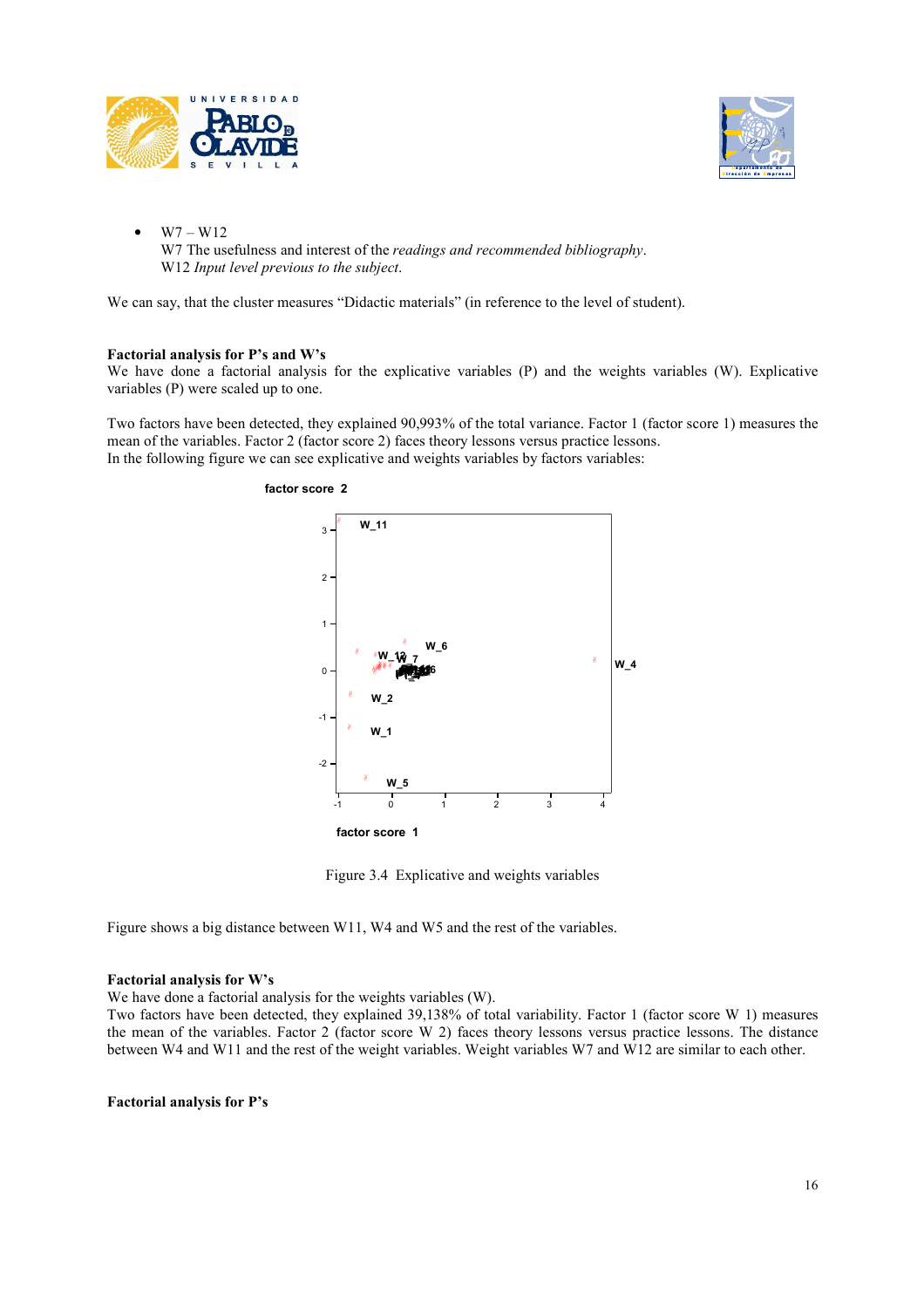



We have done a factorial analysis for the explicative variables (P). Explicative variables (P) were scaled up to one. Two factors have been detected, they explained 37,201% of total variability. Factor 1 (factor score P 1) measures the mean of the variables. Factor 2 (factor score P 2) faces theory lessons versus practice lessons.

In the following figure we can see explicative variables by factors variables.



Figure 3.5 Scaled explicative variables

Figure 3.5 shows a big distance between P6, P11 and P3 and the rest of the variables. Variables P1 and P2 are similar to each other.

#### **Weights variables (W's) versus Overall Quality (P3)**

In the following figures we can see the relationship between weights variables (W's) and variable P3.

In the figures above we can conclude that "the students that assign high importance then to some attribute then assign high qualifications". In general, there is no answers with high weights (W's) and low overall quality (P3). The opposite fraise in not true.

#### **Results by subject types**

In the figures 4.18, 4.19 and 4.20 we can see the results of weights in the complete data set, MAE and MBA program together by subject types 2, 1 and 0, respectively: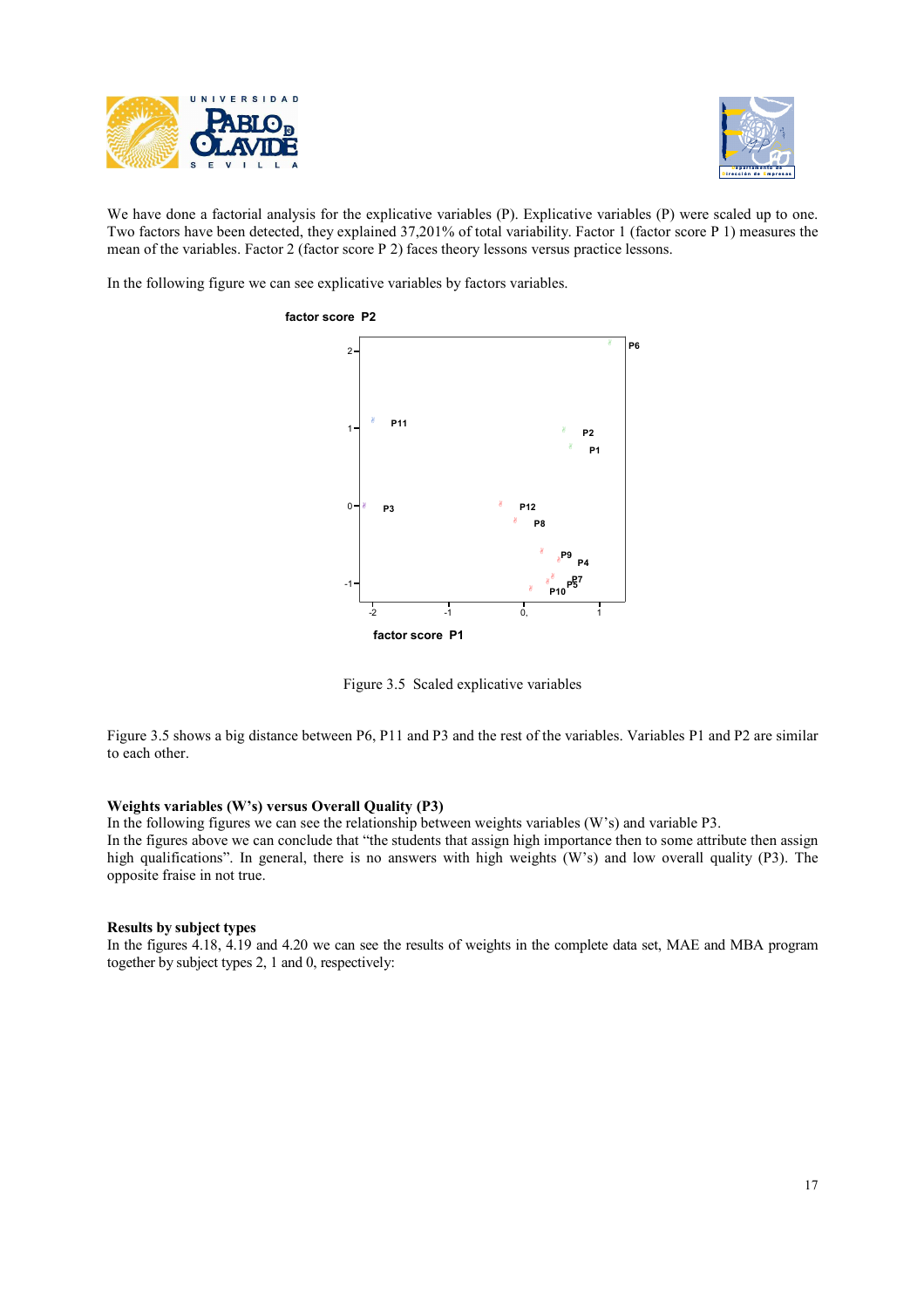





Figure 3.7 Weights for aggregated data set, subject types 2

Weights present a big variability, ranging from 0 to 1 with Standard deviation equal to 0.228. The multivariate analysis has detected three clusters (Mardia 1979, Gordon 1989), both programs show a dissimilar behaviour:

- The first cluster is composed by MBA students.
- The second cluster is composed by low level values in P1 (interest) MAE students.
- The third cluster is composed by high level values in P1 (interest) MAE students.
- •



Figure 3.8 Weights for aggregated data set, subject types 1

Weights present a big variability, ranging from 0 to 1 and standard deviation equal to 0.186. The multivariate analysis has detected two clusters, both programs show a similar behaviour:

- The first cluster is composed by low level values in P1 (interest) students.
- The second cluster is composed by high level values in P1 (interest) students.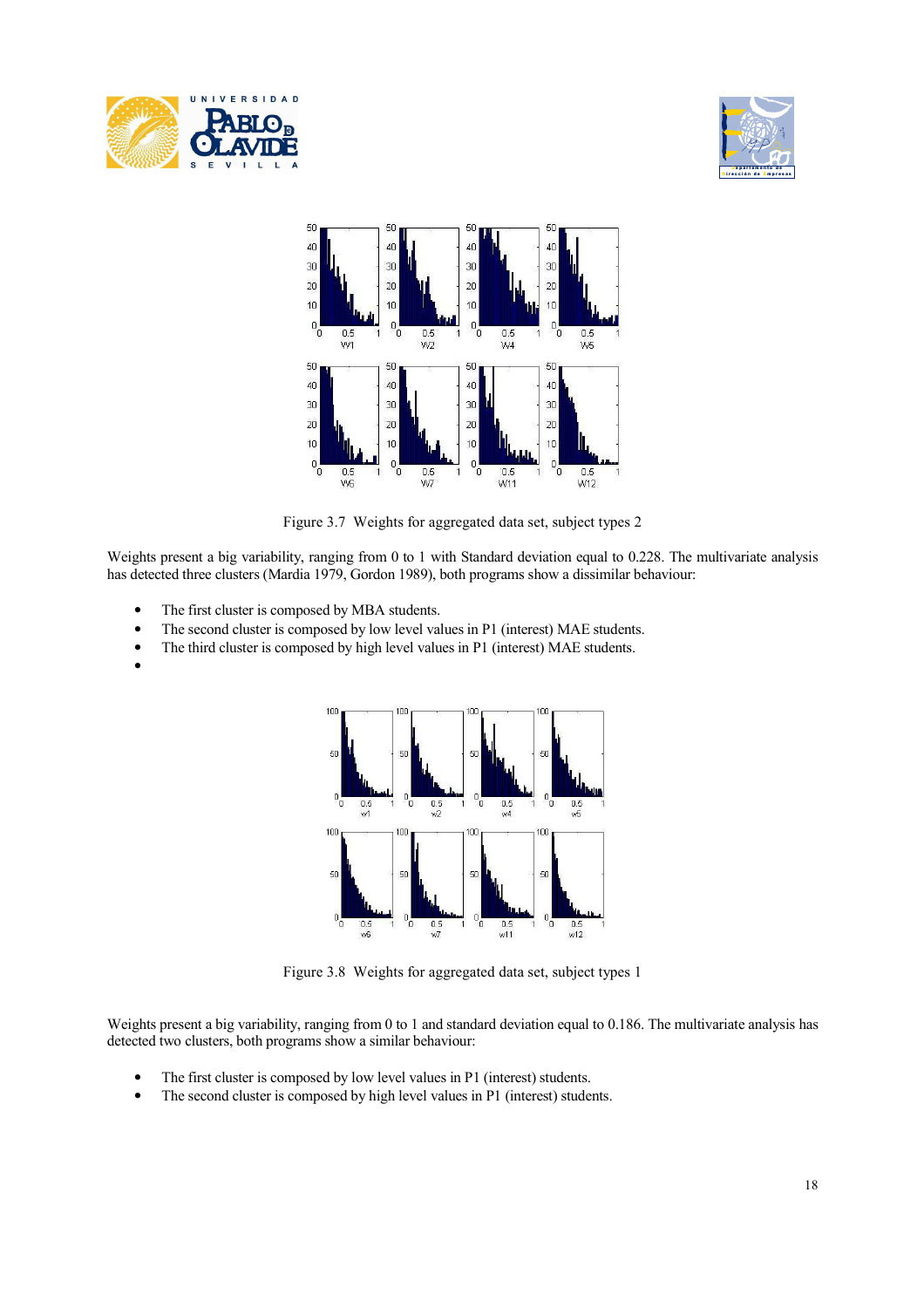





Figure 3.9 Weights for aggregated data set, subject types 0

Weights present a big variability, ranging from 0 to 1 and standard deviation equal to 0.197. The multivariate analysis has detected two clusters, both programs show a similar behaviour:

- The first cluster is composed by low level values in P1 (interest) students.
- The second cluster is composed by high level values in P1 (interest) students.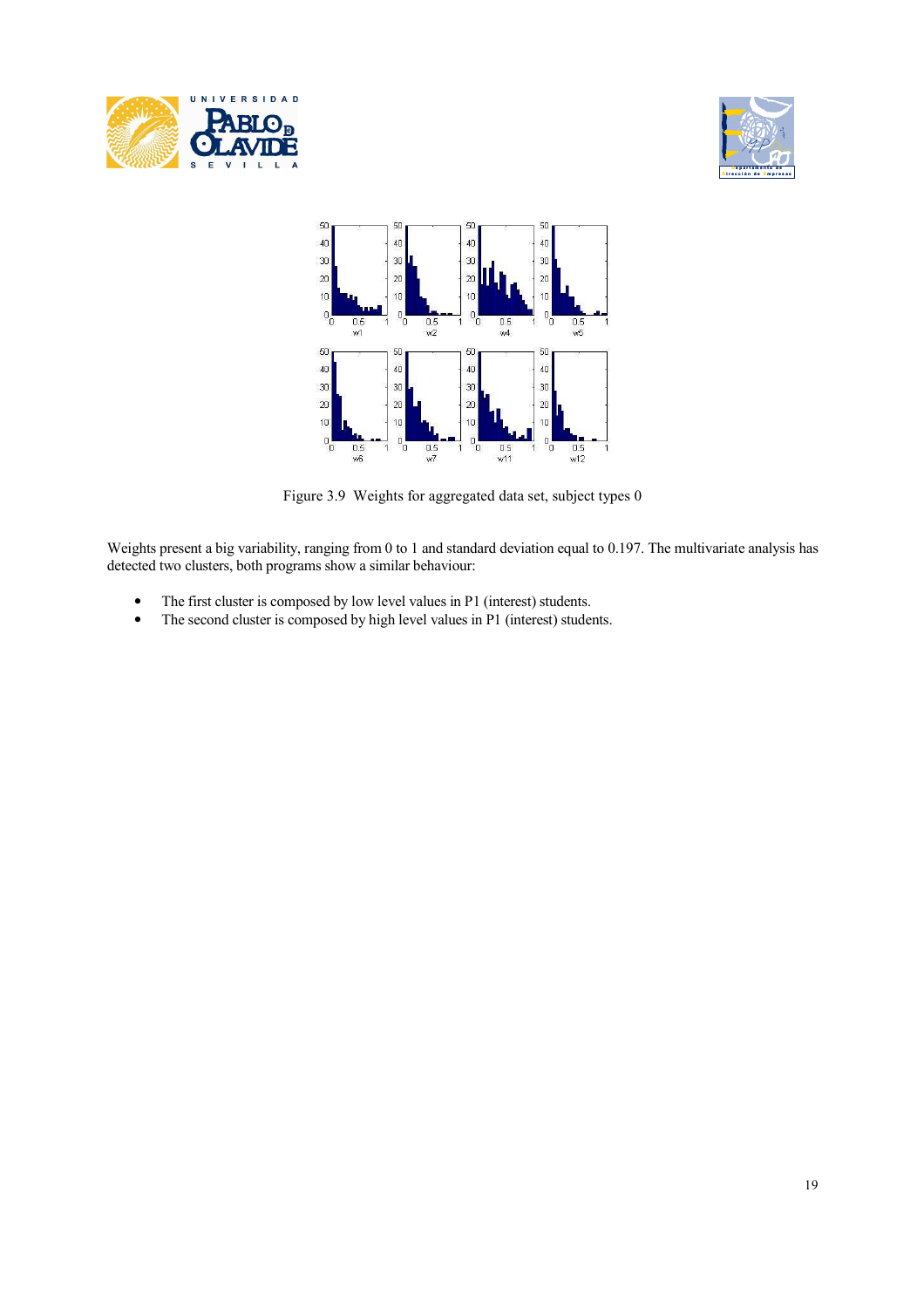



# **4. Conclusions**

AQM was applied to measure the quality of the education at postgraduate department of a Public university.

 The data were obtained from surveys conducted from the Masters programs developed by the Department of Business Administration of a Spanish university. Information was gathered from questionnaires on all the subjects taught and all the teachers who taught the subjects. Data from a survey carried out from 2003 to 2008, the unit of analysis was students of two master programs of a business school: A total of 5769 questionnaires were administered, and the number of valid questionnaires received was 4372. The questionnaires considered valid were those in which the respondent had answered all of the questions of interest, yielding a full set of variables used in the subsequent analysis.

 Data from survey have been classified by years (from 2003 to 2008), terms (T1, T2 and T3) and type subject (2, 1 and 0; qualitative, quantitative and mixed subject, respectively).

We have used those data to find the weights that students assign to every dimension of the "service". Results were satisfactory; ALR is able to treat this kind of data.

New relationships were discovered (for instance, W7 and W12). Also, relationships between W's variables and P3 were discovered.

For example, in the following figure we can see this kind of relationships:



Figure 4.1 Relationship Importance - Quality

 The knowledge of the relative importance that the students give to the quality attributes that determines the global service quality is key for any process of service quality improvement.

Several methods of measuring service quality have been developed and discussed over the last few years. Reviewing the service quality literature and the operational definition of service quality based on the mean of the weights have some limitations.

 First, we may have a good service quality on average, but a very bad service quality for some groups of students. This may happen either in two ways:

- because some segments of the students have a very different weighting function for the quality attributes, we call this situation "implicated population"
- because they have a different evaluation of the attributes, we call this situation "explicated population".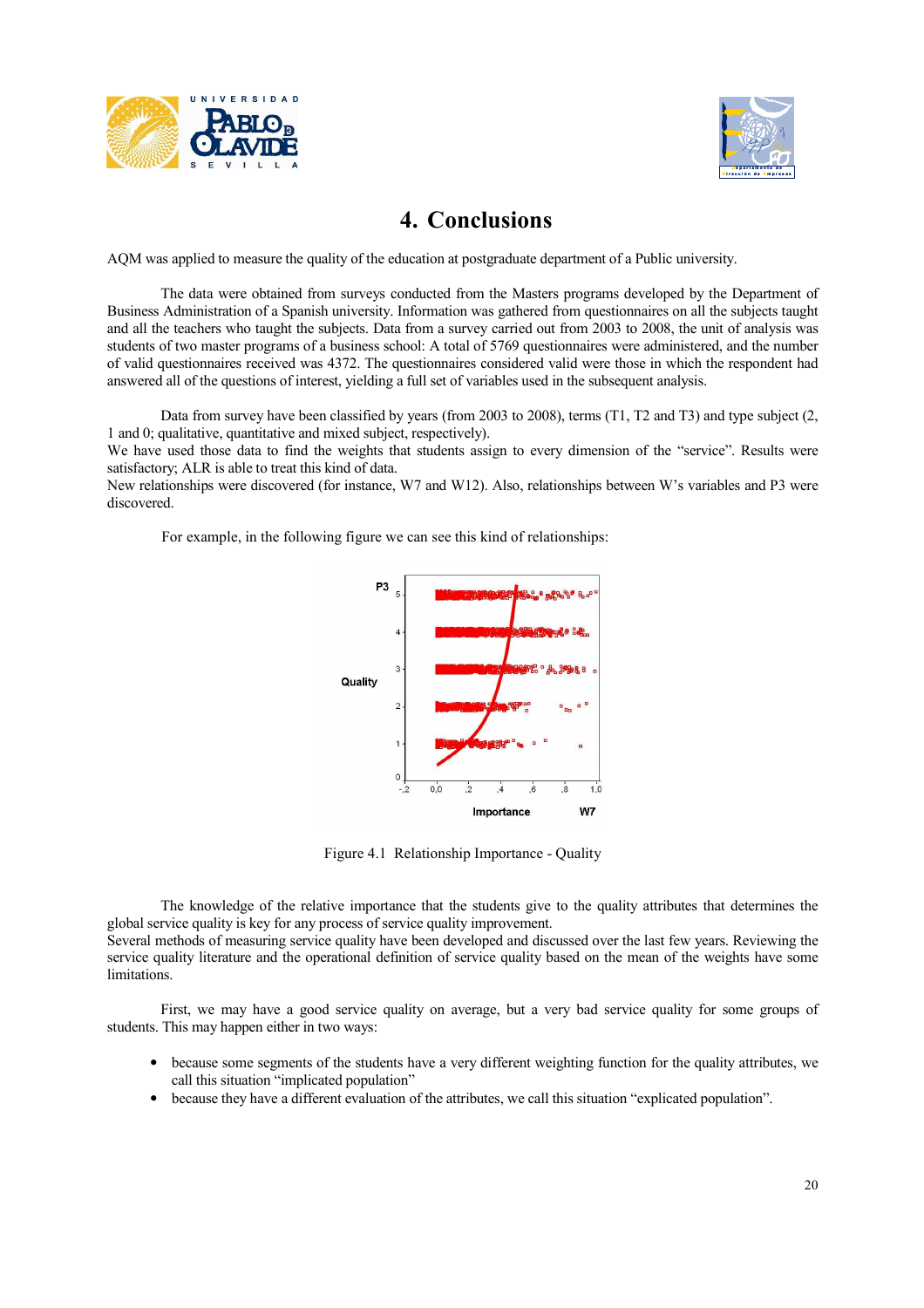



 These two situations must be identified because we can provide a better service if we identify clusters of students with different values or opinions about quality. Then, it is more informative to measure service quality in these different populations.

 It must be remembered that the mean is only a good descriptive measure when we have an homogeneous sample and that it can be very non representative when the data comes from a mixture of very different populations.

 The procedure presented in this work seems to be a useful way to estimate the implicit weights used by each student in his overall evaluation of service quality.

### **Concluding Remarks**

In this work we have discussed several techniques for measuring the Quality of Service (QoS). We have also presented a new methodology (AQM) for it based on non parametric statistics.

We have extended our efforts towards three directions:

- First, we have adapted a definition of dissimilitude between data.
- Second, we have developed the necessary linear algebra for solving several numeric problems present in the real world.
- Third, we have calibrated and validated the method.

The method we propose have several general advantages:

- It is simple: because it is based on a typical instrument of measurement that the students are familiar with.
- It is versatile: because it is useful for measuring Quality, Loyalty Student, Recovery Student, among others.
- It is economic: because it can be applied for any number of attributes and/or sample size.
- It is transparent: because it is based on statistical model and linear algebra and can be tested and checked (validated) with the simulated data.
- It is efficient: because it works well in all the simulated cases we have considered.
- Also, it is very easy for programming.

And, particularly, the methodology presented in this work has the following advantages:

- Knowledge of the attribute weights allows the ordering of the attributes according to their relative importance to the student, showing the key factors for improving quality.
- Student weights can be related to student characteristics to make market segmentation directly linked to quality objectives. The characteristics of the students and the market segmentation of our service can be obtained by comparing their mean weights to those of the students of other services.
- The relative strengths and weaknesses of the service can be determined by comparing the mean value of the attributes of the service to the values of other companies (Benchmark process or SWOT analysis).
- Also, when the attributes of the service quality can be related to some objective measures of performance; it is possible to substitute the subjective evaluations of the attributes by objective measurements, allowing a simple monitoring of the quality index and of their components by Control Charts. In this way, we can use many of the techniques developed for the control of product manufacturing to the improvement of service quality, as Statistical Process Control (SPC).

We have implemented and validated our methodology in several simulated datasets with interesting results. It was very important for calibrating the linear algebra and the different parameters of the methodology. We have implemented our methodology to measure dates from two real cases.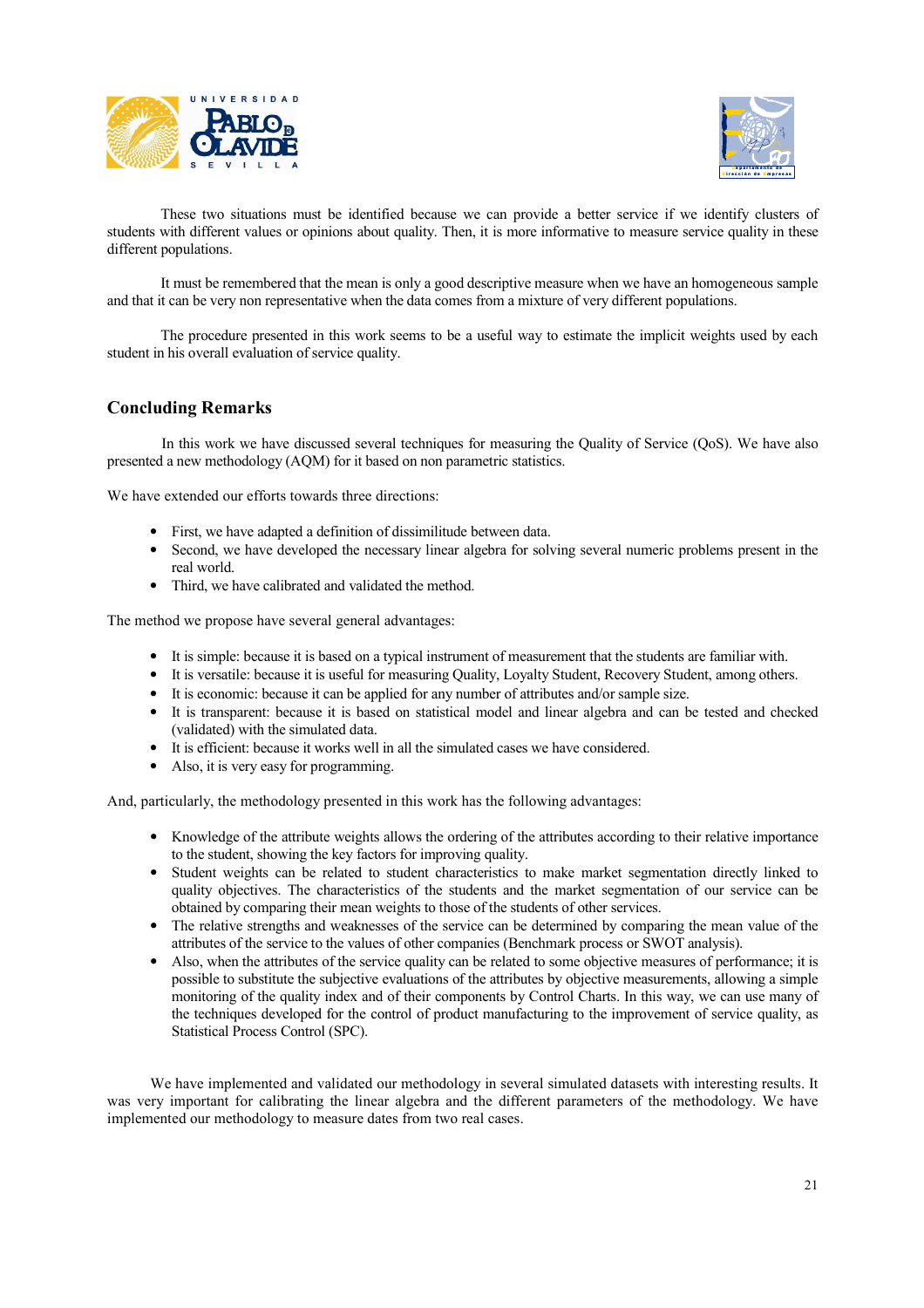



# **5. Future Research**

We have also identified several directions towards future work:

- Latent Variables: *We will study the possibility to allow that students, in their evaluations of the overall quality, may be taking into account some attributes not considered in the model:*
- Nonlinearity and Interaction: *We will study models which are able to deal with nonlinearity and interaction between attributes* (Ravi, Warren and Jos, 2002)*.*
- Variability in the Distribution of the Attribute Coefficients: *In addition to estimating the mean of the coefficients, we will also analyze the role of the variability in the distribution of the index in the student's population.*
- Bayesian Models: *We will study Bayesian models:*
- Parallel Computation: *We will study and will implement the quality model by parallel algorithm.*
- Computational Improvement: *We will study the linear algebra requirement of the quality model; in particular, we will economize the resolution of the linear equation system and/or the least squared system.*
- Long Term Studies: *We will study the application of time series in the quality mode:*  A typical family of projects is characterized by: long term duration, a succession of several planning phases, a constant change of internal student, at least, one in each phase For this kind of family of projects we will research the adaptation of the methodology deployed in this article.
- Applications and Extensions of the Model: *We will research the possibility of measuring in other fields of the knowledge and with other variables.*

We have developed a methodology for measuring quality service and we have presented its advantages in several examples and in a real case. This methodology is useful for any number of attributes and for any sample size. We will try to extend the methodology to other fields as:

- Marketing: loyalty (Caruana 2002), fidelity plans, student recovery (Olsen 2002),
- Human resources: labour clime,
- BSC: implementation of the Balanced Scorecard,
- ISO: implementation of quality systems under ISO 9001 (point 8.2.1),
- EFQM: deployment of EFQM model (key results criteria, people results, student results, society results, etc.).

## **6. Acknowledgments**

We would like to thanks to RIESGOS-CM project, Ref. CAM s2009/esp-1594, funded by the Government of Madrid and EDUCALAB project, Ref. IPT-2011-1071-430000, funded by the Spanish ministry of Science and Innovation.

We also would like to thank the Spanish Ministry of Education and Science (General Directorate of Research Projects, ECO2010-17158) and the Regional Government of Andalusia (Project of Excellence P09-SEJ-4467) for their financial support.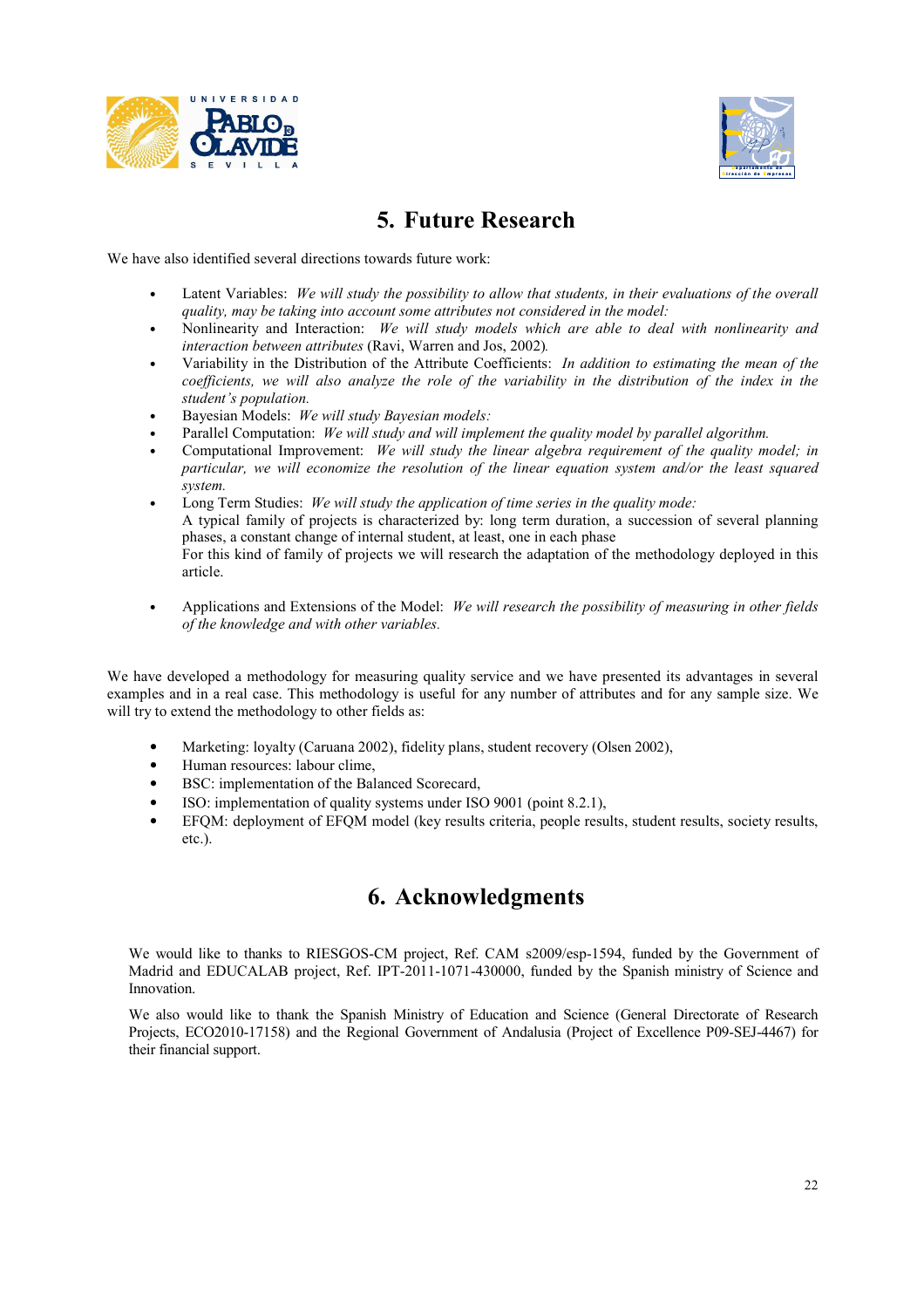



# **7. References**

- [1] Anderson, C., Summey J. and Summey E. (1991). "Promoting the Marketing Major and Marketing Careers to College Students: A Framework", Journal of Education for Business, 66 (May-June), 260-266.
- [2] Anderson E.W., Fornell C. and Lehmann D.R. (1994). "Customer Satisfaction, Market Share and Profitability: Findings from Sweden". Journal of Marketing, 58(3), 53-66.
- [3] ANECA (2002) http://www.aneca.es/eng/What-is-ANECA/Origin-and-mission2
- [4] Barnett R. (1992). "Improving High Education: Total Quality Core". Open University Press. Buckingham.
- [5] Bayo H. (2003). "Categorical Data Analysis with SAS and SPSS Applications". Lawrence Erlbaum Associates.
- [6] Behrens, Schneider and Weisberg. (1978). "Measuring Quality of Production. Marketing 1978, 131-143.
- [7] Bober W. (2009). "Numerical and Analytical Methods with MATLAB". CRC Press.
- [8] Boulding W., Karla A., Staelin R. and Zeithaml V. A. (1993). "A dynamic process model of service quality: From expectations to behavioral intentions". Journal of Marketing Research, 30 (February) 7-27.
- [9] Buzzell R.D. and Gale B.T. (1987). "The PIMS Principles". New York: The Free Press.
- [10] Caruana A. (2002). "Service loyalty: The effects of service quality and the mediating role of customer satisfaction". European Journal of Marketing, 36 (7/8), 811-828.
- [11] Cashin W. and Downey, R. (1992). "Using Global Student Rating Items for Summative Evaluation". Journal of Educational Psychology, 84 (No. 4), 563-72.
- [12] Chambers R.L. (2005). "Analysis of Survey Data". Wiley.
- [13] Colbert A., Levary R. and Shaner M. (2000). "Determining the relative efficiency of MBA programs using DEA". European Journal of Operational Research, 125 (No. 3), 656-667.
- [14] Comm C. and LaBay D. (1996). "Repositioning Colleges Using Changing Student Quality Perceptions: An Exploratory Investigation". Journal of Marketing for Higher Education, 7 (No. 4), 21-34.
- [15] Cook D.P., Goh C. and Chung C.H. (1999). "Service Typologies: A State of the Art Survey". Production and Operations Management, nº3, vol. 8.
- [16] Derek A. (2000). "Analysis of Customer Satisfaction Data". ASQ quality Press.
- [17] Driscoll T.A. (2009). "Learning MATLAB". Society for Industrial and Applied Mathematics.
- [18] Dubas K. and Strong J. (1993). "Course Design Using Conjoint Analysis", Journal of Marketing Education, 15 (Spring), 31-36.
- [19] Dubas K.; Ghani W., Davis S. and Strong J. (1998). "Evaluating Market Orientation of an Executive MBA Program", Journal of Marketing for Higher Education, 8 (No. 4), 49-59.
- [20] Dutka A.F. (1994). "AMA handbook for customer satisfaction". NTC Business Books.
- [21] EFQM. (2008). European Foundation for Quality Management. http://www.efqm.org.
- [22] Everitt B.A. (2001). "Applied Multivariate Data Analysis".
- [23] Goldghen L. and Kane K. (1997). "Repositioning the MBA, Issues and Implications". Journal of Marketing for Higher Education, 8 (No.1), 15-24.
- [24] Gordon A.D. (1989)."Classification: methods for the exploratory analysis of multivariate data". Chapman & Hall.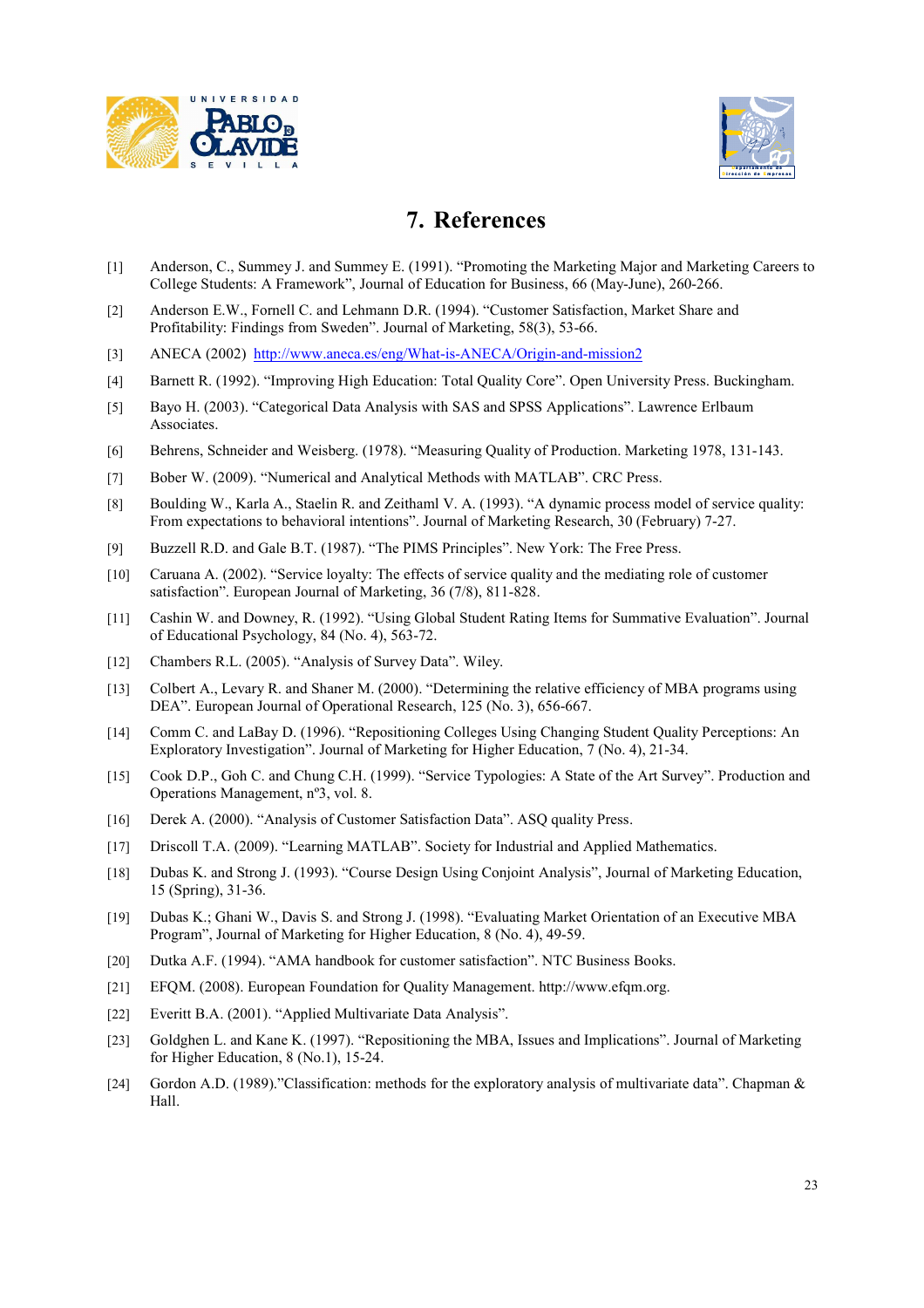



- [25] Greenwald A.(1997). "Validity Concerns and Usefulness of Student Rating of Instruction". American Psychologist, 52, 1182-86.
- [26] Guolla M. (1999). "Assessing the teaching quality to student satisfaction relationship: Applied customer satisfaction research in the classroom". Journal of Marketing Theory and Practice, 7 (No.3), 87-98.
- [27] Gustafsson A., Nilsson L. and Johnson M. D. (2003). "The Role of Quality Practices in Service Organizations". International Journal of Service Industry Management, Vol.14, No.2, pp.232-244.
- [28] Gustafsson, A. (2007). "Conjoint Measurement: Methods and Applications". Springer.
- [29] Hayes B.E. (1998). "Measuring customer satisfaction: survey design, use, and statistical analysis methods". 2nd ed. Oxford U.Press.
- [30] Hendricks K.B. and Singhal V.R. (2001). "Firm Characteristics, Total Quality Management, and Financial Performance". Journal of Operations Management, 19, 269-285.
- [31] Herche J. and Swenson M. (1991). "Multidimensional Scaling: A Market Research Tool to Evaluate Faculty Performance in the Classroom". Journal of Marketing Education, 13 (Fall), 14-20.
- [32] Horovitz J. (2001). "Service Strategy". Pitman Publishing.
- [33] Hüttenrauch (1994). "Price, quality, and consumers' behaviour". Journal of Consumer Policy. Vol. 17, Nº 3.
- [34] ISO 26362: 2009. "Access panels in market, opinion and social research Vocabulary and service requirements". Standardization Society. http://www.iso.org.
- [35] Johnson R.A. (2002). "Applied Multivariate Statistical Analysis". Prentice Hall.
- [36] Juric B., Tood S. and Henry J. (1997), "From the Student Perspective: Why Enrol in an Introductory Marketing Course?". Journal of Marketing Education, 19 (1), 65-76.
- [37] Kepner J.V. (2009). "Parallel MATLAB for Multicore and Multinode Computers". SIAM.
- [38] Kotler, P. and Fox, K. (1997). "Strategic Marketing for Educational Institution". (2ª ed.). Englewood Cliffs, N.J.
- [39] Lado N., Cardone C. and Rivera P. (2003). "Measurement and Effects of Teaching Quality: An Empirical Model Applied to Masters Programs. Journal of the Academy of Business Education, 4, Spring, 28-40.
- [40] Liljander V. and Strandvik T. (1993). "Different Comparison Standards as Determinants of Service Quality". Journal of Consumer Satisfaction, Dissatisfaction and Complaining Behavior, Vol. 6, 118-132.
- [41] Llusar J.C.B., Zornoza C.C. and Tena A.B.E. (2001). "Measuring the relationship between firm perceived quality and customer satisfaction and its influence on purchase intentions". Total Quality Management, 12 (6), 719-734.
- [42] Mardia K. V. (1979). "Multivariate Analysis". Academic Press.
- [43] Marks R.B. (2001). "Determinants of Student Evaluations of Global Measures of Instructor and Course Value". Journal of Marketing Education, 22 (No. 2) 108-119.
- [44] Marsh, H. (1987). "Students' Evaluations of University Teaching: Research Findings, Methodological Issues, and Directions for Future Research". International Journal of Educational Psychology, 11 (No. 3), 253-388.
- [45] Marsh H. and Bailey M. (1993). "Multidimensional Students' Evaluations of Teaching Effectiveness". Journal of Higher Education, 64, (No. 1), 1-17.
- [46] Marsh H. (1994). "Weighting for the Right Criteria in Instructional Development and Effective Assessment (IDEA) System: Global and Specific Ratings of teaching Effectiveness and their Relation to Course Objectives". American Psychologist, 86 (No. 4), 631-648.
- [47] Martin G. and Bray G. (1997). "Assessing Customer Satisfaction with a Master of Business Administration Program: Implications for Resource Allocation". Journal of Marketing for Higher Education, 8 (No. 2), 15-28.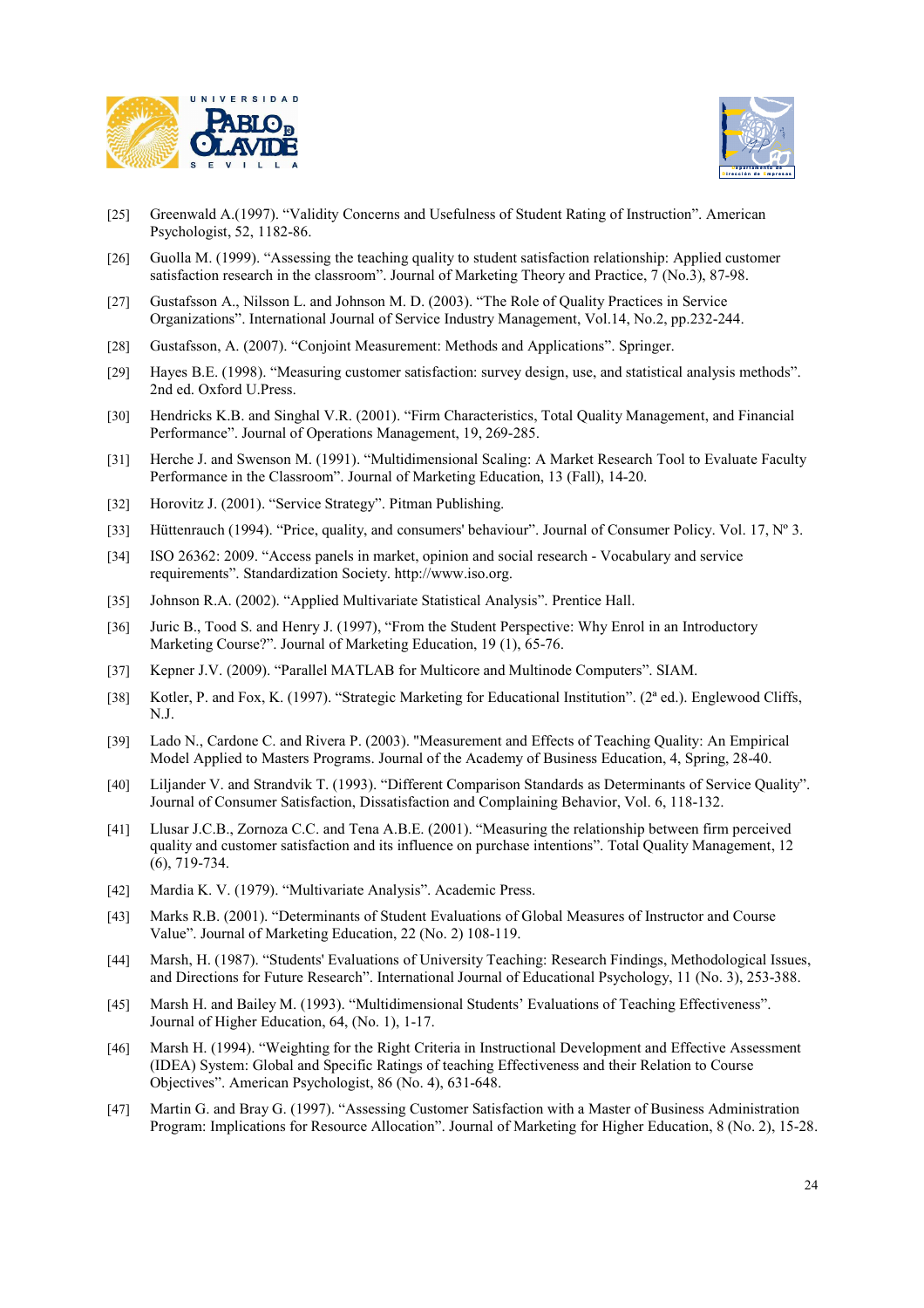



- [48] Mckeachie W. (1997). "Student Rating: The Validity of Use". American Psychologist, 52, 1218-25.
- [49] Murphy A. (1999). "Enhancing The Motivations for Good Teaching with an Improved System of Evaluation". Financial Practice and Education, 9 (No. 2), 100-104.
- [50] Normann R (1984). "Service Management". New York: Wiley.
- [51] Olsen S.O. (2002). "Comparative Evaluation and the Relationship between Quality, Satisfaction and Repurchase Loyalty". Journal of the Academy of Marketing Science, 30 (3).
- [52] Parasuraman A., Zeithaml V.A. and Berry, L.L. (1985). "A Conceptual Model of Service Quality and Its Implications for Future Research". Journal of Marketing, Fall, 41-50.
- [53] Parasuraman A., Zeithaml V.A. and Berry L. L.. (1988). "SERVQUAL: A multiple Item scale for Measuring Consumer Perceptions of Service Quality". Journal of Retailing, 64: 12-41.
- [54] Parasuraman A., Zeithaml V. A. and Berry L. L.. (1990). "Guidelines for conducting Service Quality Decrease". Marketing Research. 2(4), 34-44.
- [55] Parasuraman A., Berry L.L. and Zeithaml, V.A. (1991a). "Perceived Service Quality as a Customer Based Performance Measure: An Empirical Examination of Organizational Barriers Using an Extended Service Quality Model". Human Resource Management, Fall, 335-64.
- [56] Parasuraman A., Zeithaml V.A. and Berry L.L.. (1991b). "Refinement and Reassessment of the SERVQUAL Scale". Journal of Retailing, Vol. 67, 4: 420-451.
- [57] Parasuraman A., Berry L.L. and Zeithaml, V.A. (1991c). "Understanding Customer Expectations of Service". Sloan Management Review, Spring, 39-48.
- [58] Parasuraman A., Zeithaml V. A. and Berry L. L.. (1994a). "Reassessment of Expectations as a Comparison Standard in Measuring Service Quality: Implications for Further Research". Journal of Marketing, Vol. 58 (January): 111-124.
- [59] Parasuraman A., Zeithaml V.A. and Berry L.L.. (1994b). "Alternative Scales for Measuring Service Quality: A Comparative Assessment Based on Psychometric and Diagnostic Criteria". Journal of Retailing, Vol. 70, Nº 3: 201-230.
- [60] Parasuraman A., Zeithaml V.A. and Berry L.L. (1996). "The behavioral consequences of service quality". Journal of Marketing, 60, 31-46.
- [61] Parasuraman A (2002). "Service Quality and Productivity: A Synergistic Perspective". Managing Service Quality, Vol. 12, No.1, pp.6-9.
- [62] Peña D. (1997a). "Measuring service quality by Linear Indicators". Management Service Quality. (P. Kunst and J. Lemmink, eds). Chapman Publishing Ltd. London, 35-51.
- [63] Peña D. (1999a). "Comment on Quality Indexes Models. Bayesian Statistics 6". Bernardo et al. (ed). Oxford University Press, 456.
- [64] Peña D. (1999b). "A Methodology for Building Service Quality Indices". 53rd Annual Quality Congress Proceedings. ASQ American Society for Quality. 550-559.
- [65] Peña D. and Yohai V.. (2006). "A Dirichlet Random Coefficient Regression Model for Quality Indicators". Journal of Statistical Planning and Inference, Vol. 136: 942-961.
- [66] Ravi S. B., Warren W. F. and Jos, G.A.M. (2002). "Modelling and Evaluating Service Quality Measurement Using Neural Networks". International Journal of Operations and Production Management, Vol. 22, No.10, pp.1162-1185.
- [67] Rust R.T. and Oliver R.L. (1994). "Service quality: insights and managerial implications from the frontier in Service Quality: New Directions in Theory and Practice". Rust R. & Oliver R. (Eds). Thousand Oaks, CA, SAGE Publications, 1-19.